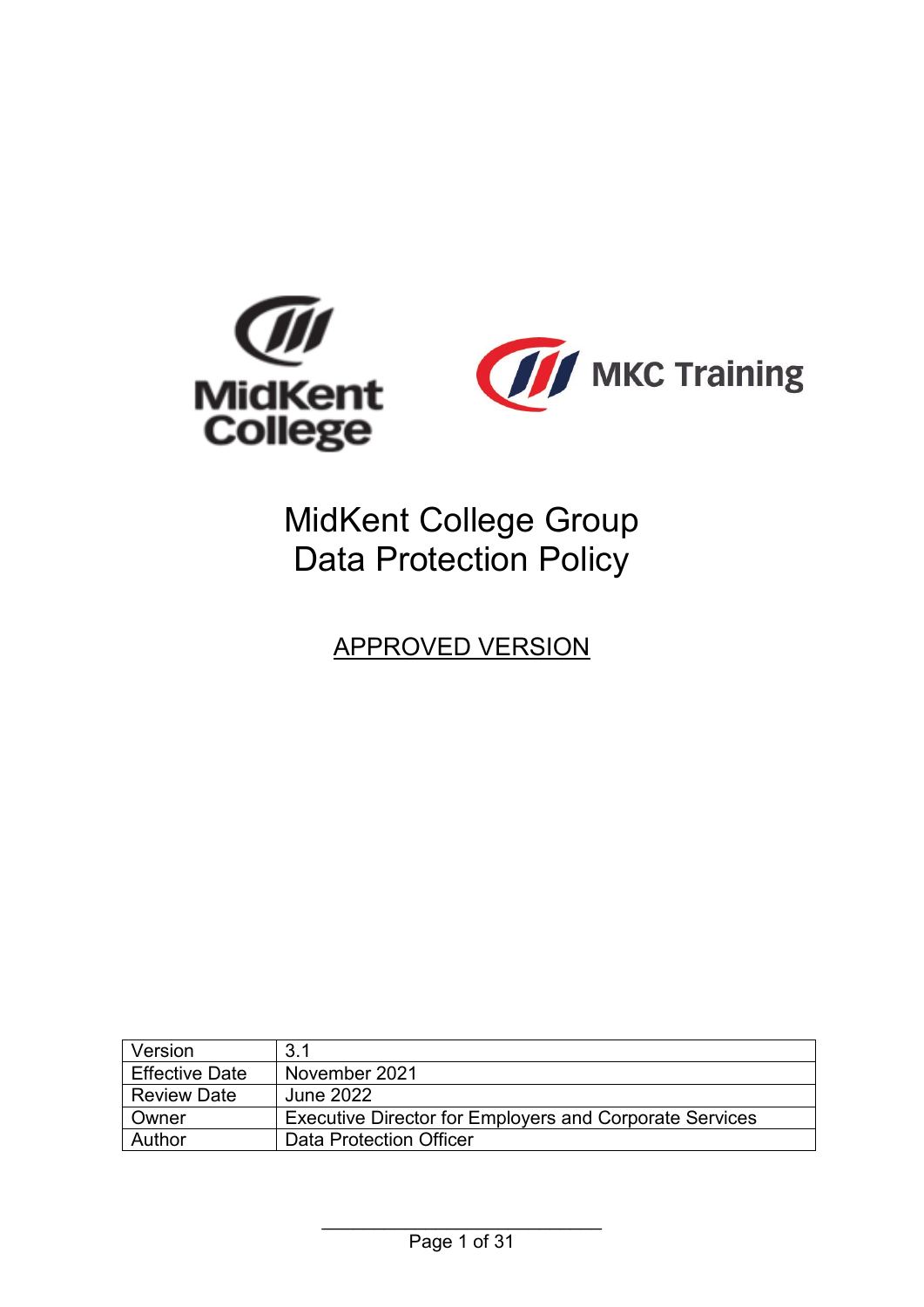# **CONTENTS**

| $\mathbf{1}$<br>$\overline{2}$ |      |                                                                     |  |  |
|--------------------------------|------|---------------------------------------------------------------------|--|--|
| 3                              |      |                                                                     |  |  |
| $\overline{4}$                 | 4.1  |                                                                     |  |  |
|                                | 4.2  | PRINCIPLE (E) - RETENTION AND DESTRUCTION OF RECORDS  8             |  |  |
|                                | 4.3  |                                                                     |  |  |
|                                | 4.4  |                                                                     |  |  |
|                                |      |                                                                     |  |  |
|                                | 5.1  |                                                                     |  |  |
|                                | 5.2  |                                                                     |  |  |
| 6                              |      |                                                                     |  |  |
| 7<br>8                         |      |                                                                     |  |  |
|                                | 8.1  |                                                                     |  |  |
|                                | 8.2  |                                                                     |  |  |
|                                | 8.3  |                                                                     |  |  |
|                                | 8.4  |                                                                     |  |  |
|                                | 8.5  |                                                                     |  |  |
|                                | 8.6  |                                                                     |  |  |
|                                | 8.7  |                                                                     |  |  |
|                                | 8.8  | RIGHTS IN RELATION TO AUTOMATED DECISION MAKING AND PROFILING<br>15 |  |  |
| 9                              |      |                                                                     |  |  |
|                                | 10.1 | TRANSFERS ON THE BASIS OF AN ADEQUACY DECISION 16                   |  |  |
|                                | 10.2 |                                                                     |  |  |
|                                |      | 10.3 TRANSFERS SUBJECT TO APPROPRIATE SAFEGUARDS 17                 |  |  |
|                                |      |                                                                     |  |  |
|                                | 111  |                                                                     |  |  |
|                                | 11.2 |                                                                     |  |  |
|                                | 11.3 | SHARING STUDENT'S DATA WITH THOSE WHO HAVE PARENTAL                 |  |  |
|                                |      | 11.4 LAW ENFORCEMENT AGENCIES AND EMERGENCY SERVICES REQUESTS20     |  |  |
|                                |      | 11.4.1 EMERGENCY INFORMATION REQUESTS (VITAL INTERESTS) 21          |  |  |
|                                |      |                                                                     |  |  |
|                                |      |                                                                     |  |  |
|                                | 12.1 | INFORMATION GOVERNANCE MANAGER (DATA PROTECTION OFFICER             |  |  |
|                                |      |                                                                     |  |  |
|                                | 12.3 | INFORMATION GOVERNANCE TEAM (SHARED SERVICE)  23                    |  |  |
|                                |      |                                                                     |  |  |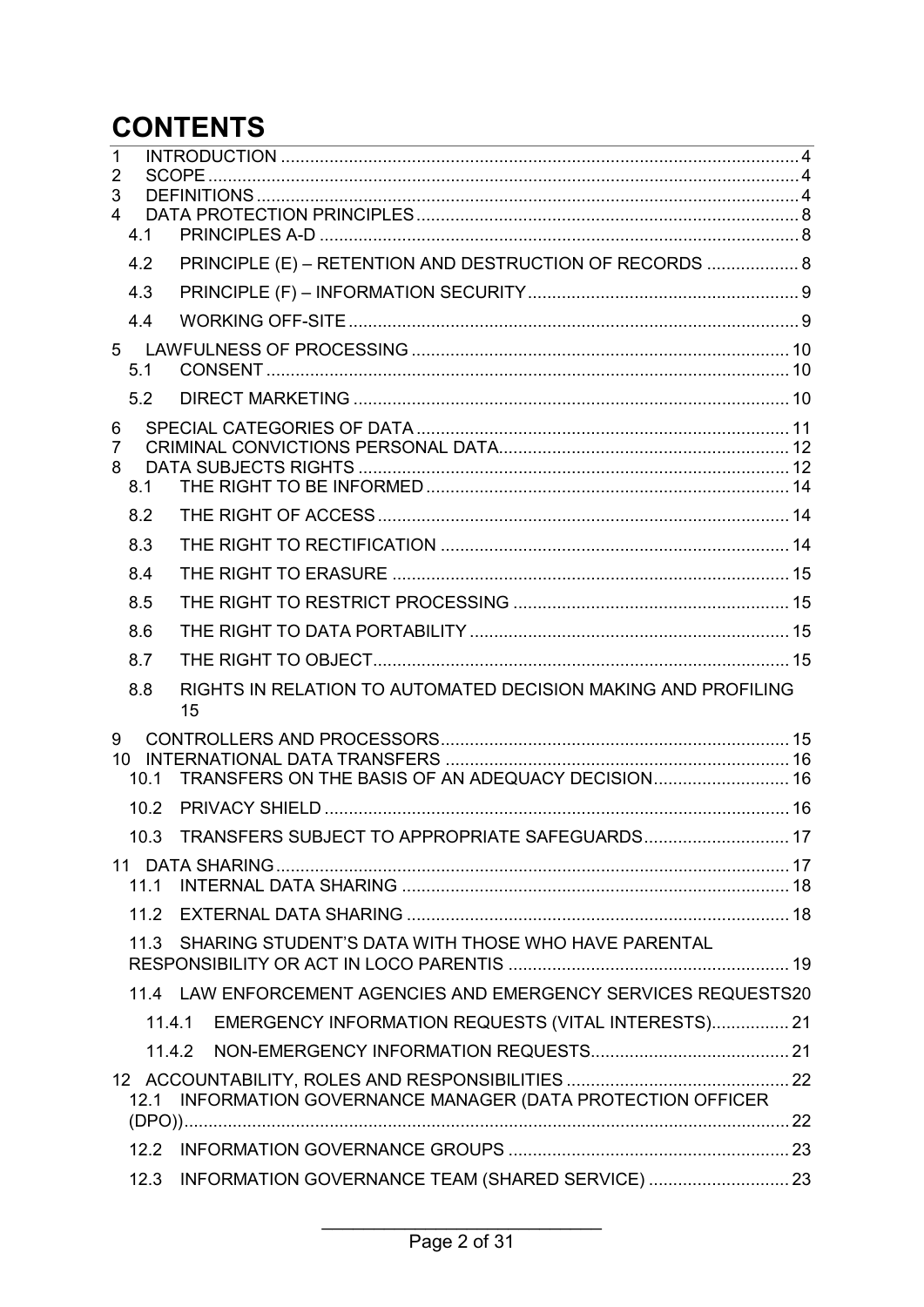|                                        | 124               |                                                            |  |
|----------------------------------------|-------------------|------------------------------------------------------------|--|
|                                        | 12.5              |                                                            |  |
|                                        | 12.6              | SENIOR LEADERSHIP TEAM AND COLLEGE LEADERSHIP TEAM 24      |  |
|                                        | 127               |                                                            |  |
|                                        | 12.8              | SENIOR MANAGER RESPONSIBLE FOR HUMAN RESOURCES (HR)  25    |  |
|                                        | 12.9 <sub>1</sub> | SENIOR MANAGER RESPONSIBLE FOR MANAGEMENT INFORMATION      |  |
|                                        | 1210              | EMPLOYEES AND INDIVIDUALS WORKING ON BEHALF OF THE COLLEGE |  |
|                                        |                   |                                                            |  |
|                                        | 13 <sub>1</sub>   |                                                            |  |
|                                        |                   |                                                            |  |
| 14<br>15<br>16<br>17<br>18<br>19<br>20 |                   |                                                            |  |
| 21<br>22                               |                   |                                                            |  |
|                                        |                   |                                                            |  |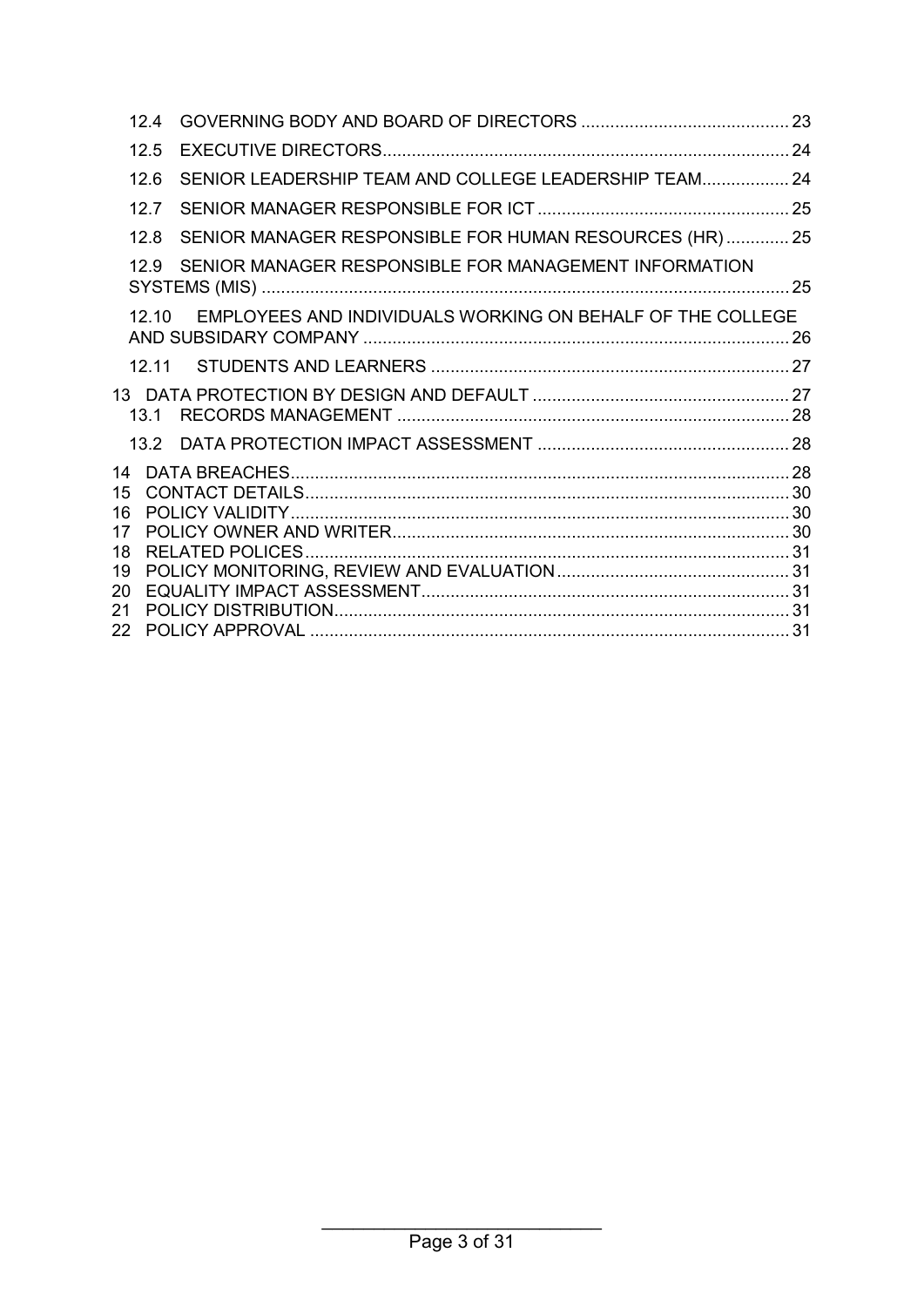# <span id="page-3-0"></span>**1 INTRODUCTION**

- MidKent College ("the College") and MKC Training Services Limited ("subsidiary company") are committed to data protection and acknowledge the "rights and freedoms" of all stakeholders and those with whom the College and its subsidiary company works with.
- This policy sets out the accountability and responsibilities of the College, subsidiary company, employees, contractors, agency staff, volunteers, students and other relevant parties, in ensuring compliance with data protection and the security of personal data as required under any and all applicable legislation. This includes, but is not limited to;
	- o UK GDPR (United Kingdom General Data Protection Regulation)
	- o Data Protection Act 2018
	- o Freedom of Information Act 2000
	- o Equality Act 2010
	- o Computer Misuse Act 1990
	- $\circ$  Fraud Act 2006 (with regards to phishing and identity theft and fraud)
	- o Theft Act (with regards to electronic theft)
	- o Network and Information Systems and Regulations 2018
	- o Privacy and Electronic Communications (EC Directive) Regulations 2003 (PECR)
	- o Investigatory Powers Act 2016 (which replaces the Regulation of Investigatory Powers Act 2000)

## <span id="page-3-1"></span>**2 SCOPE**

- This policy applies to data as stipulated under the UK GDPR, with particular reference to Article 2 and 3.
- MidKent College is an exempt charity under the Part 3 of the Charities Act 2011. The College is registered with the ICO under number Z6528598.
- MKC Training Services Limited is a wholly owned subsidiary of MidKent College. MKC Training Services Limited is registered with the ICO under number Z352117X.
- For the purposes of this policy, the College and the subsidiary company holds and processes personal data about individuals, including, but not limited to, employees, governors, directors, contractors, suppliers and partners, students, visitors, alumni and commercial clients.

# <span id="page-3-2"></span>**3 DEFINITIONS**

• "Data protection legislation" encompasses the UK GDPR and Data Protection Act 2018.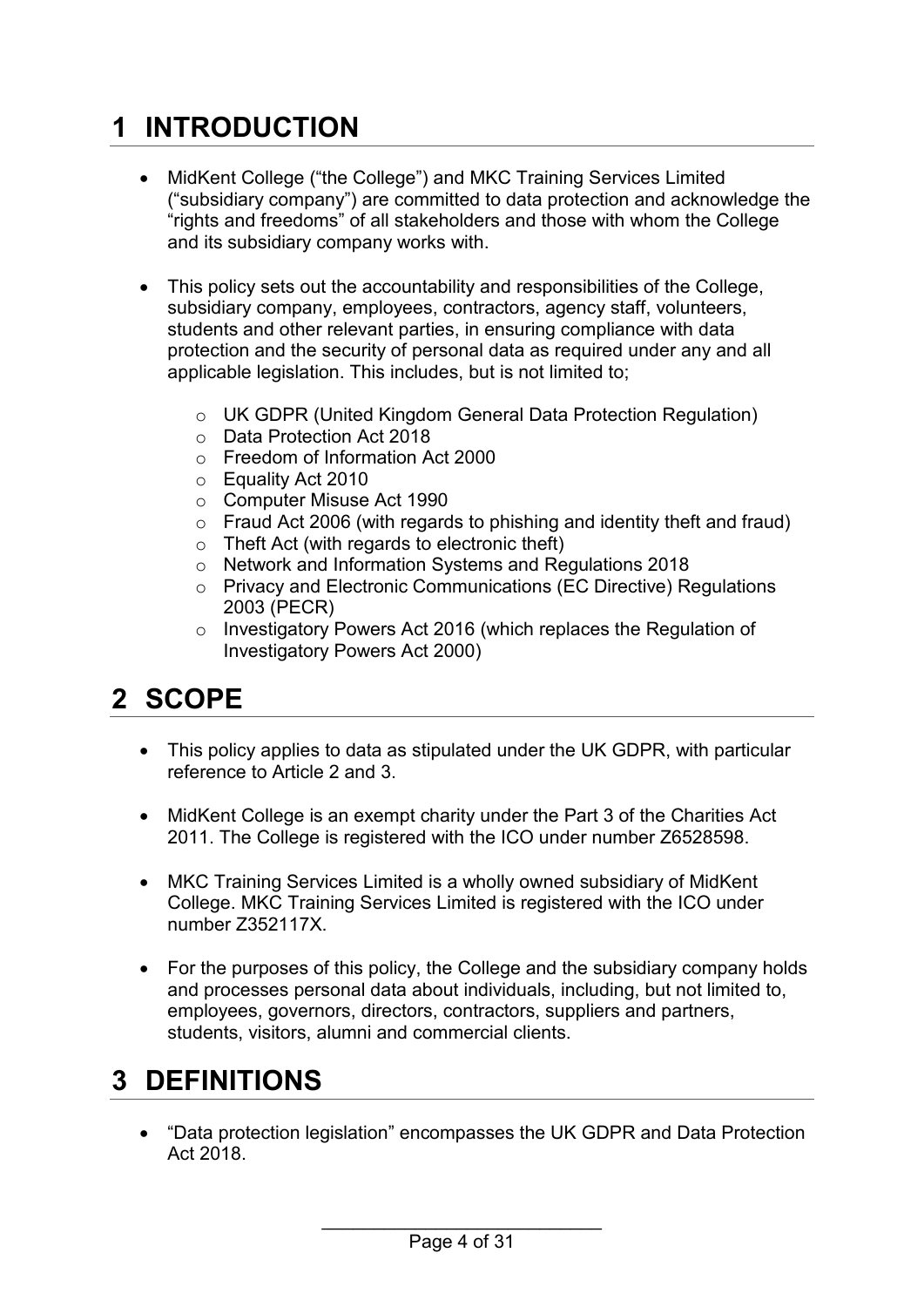- "All other applicable legalisation" encompasses the legislation referenced under section 1 Introduction.
- The terms "supervisory authority" and "the commissioner" means the Information Commissioner's Office (ICO).
- "All employees and individuals working on behalf of the College and the subsidiary company" encompasses the following: employees, contractors, agency staff and volunteers.
- "Records management" is defined by ISO 15489-1:2016(en) as "Field of management responsible for the efficient and systematic control of the creation, receipt, maintenance, use and disposition of records, including processes for capturing and maintaining evidence of and information about business activities and transactions in the form of records."
- Where applicable, and unless otherwise stated, all other terminology used in this policy relates to the legal definitions outlined under Article 4 of the UK GDPR as follows:
	- *1. 'personal data' means any information relating to an identified or identifiable natural person ('data subject'); an identifiable natural person is one who can be identified, directly or indirectly, in particular by reference to an identifier such as a name, an identification number, location data, an online identifier or to one or more factors specific to the physical, physiological, genetic, mental, economic, cultural or social identity of that natural person;*
	- *2. 'processing' means any operation or set of operations which is performed on personal data or on sets of personal data, whether or not by automated means, such as collection, recording, organisation, structuring, storage, adaptation or alteration, retrieval, consultation, use, disclosure by transmission, dissemination or otherwise making available, alignment or combination, restriction, erasure or destruction;*
	- *3. 'restriction of processing' means the marking of stored personal data with the aim of limiting their processing in the future;*
	- *4. 'profiling' means any form of automated processing of personal data consisting of the use of personal data to evaluate certain personal aspects relating to a natural person, in particular to analyse or predict aspects concerning that natural person's performance at work, economic situation, health, personal preferences, interests, reliability, behaviour, location or movements;*
	- *5. 'pseudonymisation' means the processing of personal data in such a manner that the personal data can no longer be attributed to a specific data subject without the use of additional information, provided that such additional information is kept separately and is subject to technical and*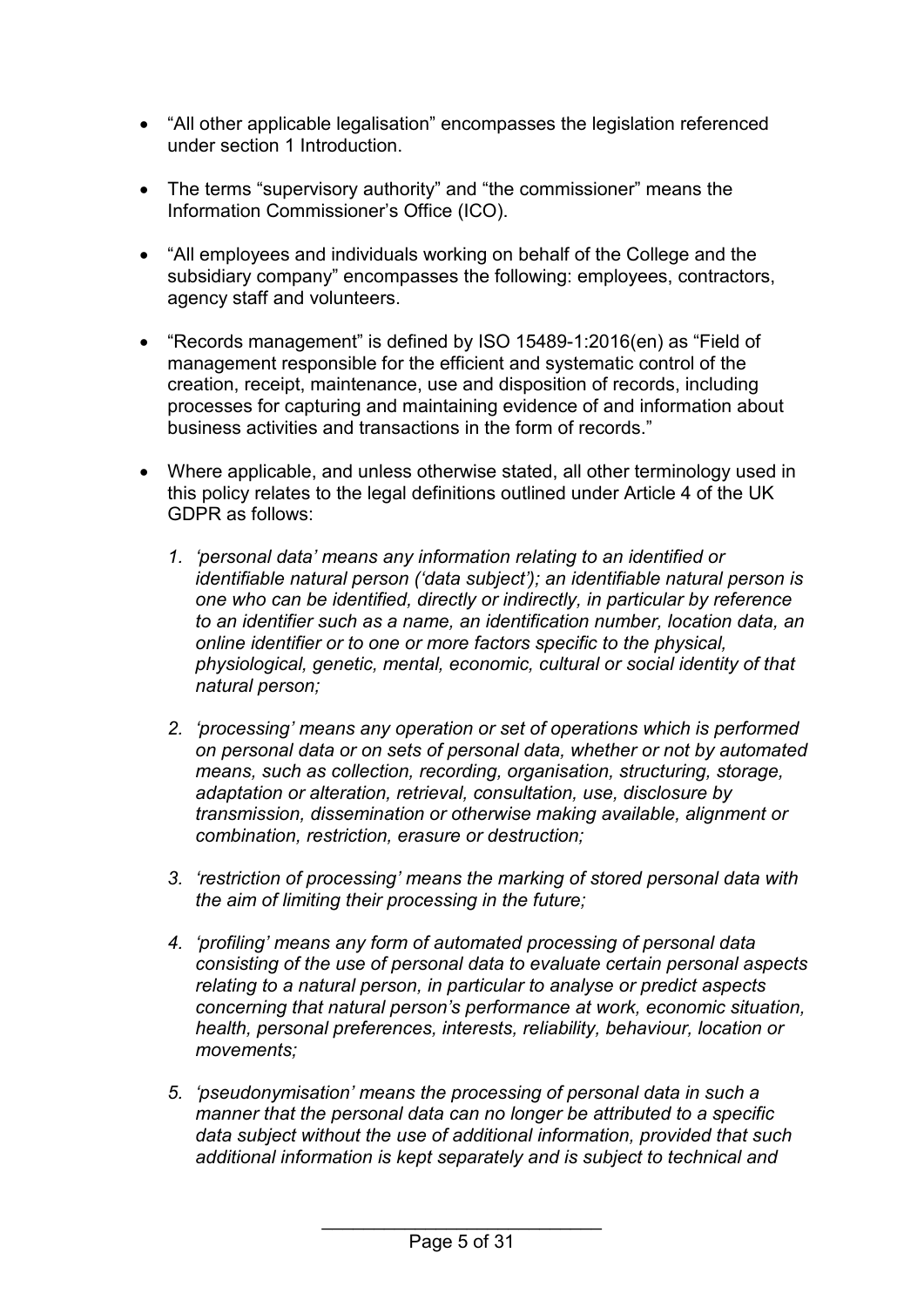*organisational measures to ensure that the personal data are not attributed to an identified or identifiable natural person;*

- *6. 'filing system' means any structured set of personal data which are accessible according to specific criteria, whether centralised, decentralised or dispersed on a functional or geographical basis;*
- *7. 'controller' means the natural or legal person, public authority, agency or other body which, alone or jointly with others, determines the purposes and means of the processing of personal data;*
- *8. 'processor' means a natural or legal person, public authority, agency or other body which processes personal data on behalf of the controller;*
- *9. 'recipient' means a natural or legal person, public authority, agency or another body, to which the personal data are disclosed, whether a third party or not. However, public authorities which may receive personal data in the framework of a particular inquiry in accordance with domestic law shall not be regarded as recipients; the processing of those data by those public authorities shall be in compliance with the applicable data protection rules according to the purposes of the processing;*
- *10.'third party' means a natural or legal person, public authority, agency or body other than the data subject, controller, processor and persons who, under the direct authority of the controller or processor, are authorised to process personal data;*

*(10A) 'public authority' and 'public body' are to be interpreted in accordance with section 7 of the 2018 Act and provision made under that section*

- *11.'consent' of the data subject means any freely given, specific, informed and unambiguous indication of the data subject's wishes by which he or she, by a statement or by a clear affirmative action, signifies agreement to the processing of personal data relating to him or her;*
- *12.'personal data breach' means a breach of security leading to the accidental or unlawful destruction, loss, alteration, unauthorised disclosure of, or access to, personal data transmitted, stored or otherwise processed;*
- *13.'genetic data' means personal data relating to the inherited or acquired genetic characteristics of a natural person which give unique information about the physiology or the health of that natural person and which result, in particular, from an analysis of a biological sample from the natural person in question;*
- *14.'biometric data' means personal data resulting from specific technical processing relating to the physical, physiological or behavioural characteristics of a natural person, which allow or confirm the unique*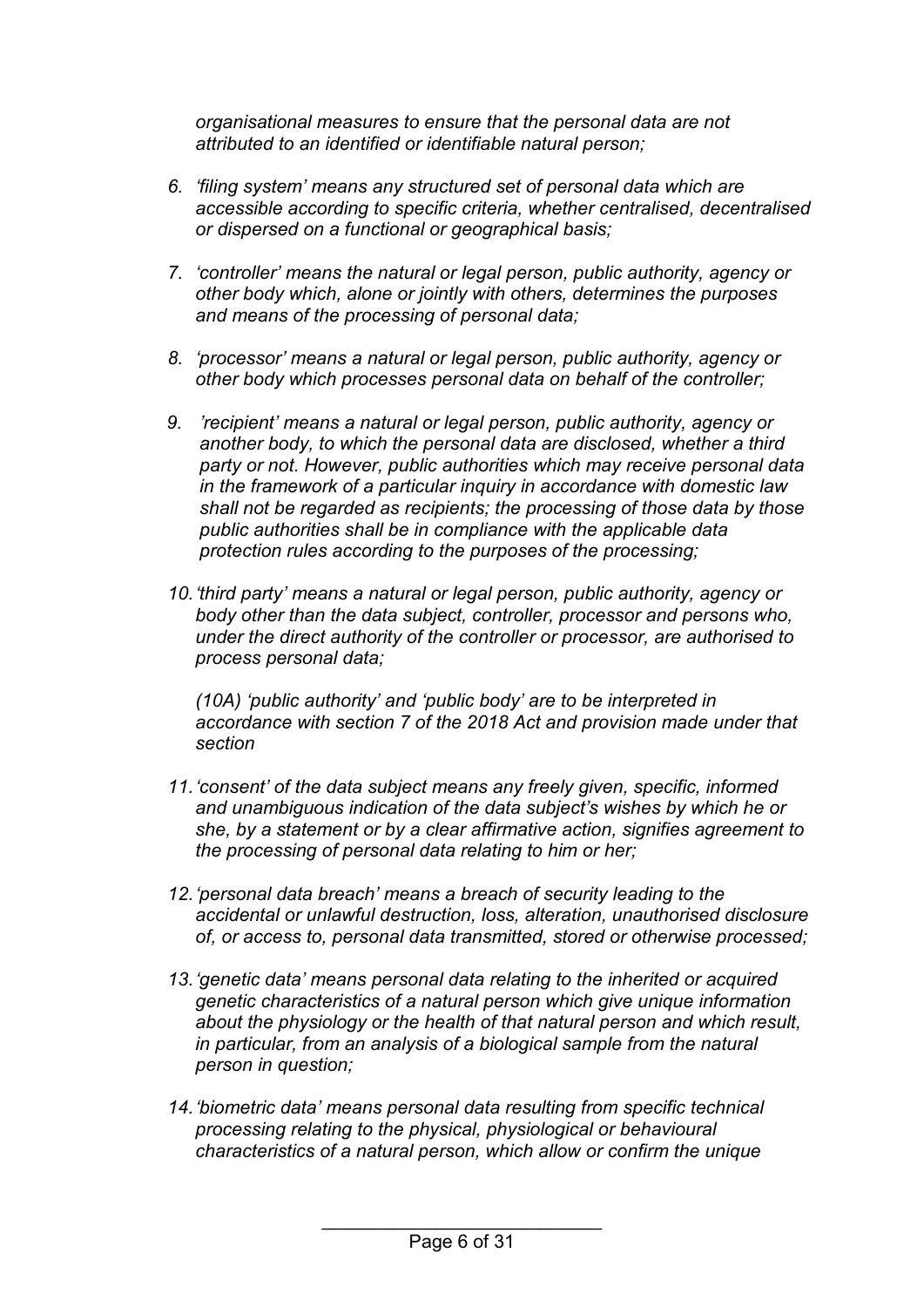*identification of that natural person, such as facial images or dactyloscopic data;*

- *15.'data concerning health' means personal data related to the physical or mental health of a natural person, including the provision of health care services, which reveal information about his or her health status;*
- *16.'binding corporate rules' means personal data protection policies which are adhered to by a controller or processor established on the territory of a Member State for transfers or a set of transfers of personal data to a controller or processor in one or more third countries within a group of undertakings, or group of enterprises engaged in a joint economic activity;*
- *17.'representative' means a natural or legal person established in the United Kingdom who, designated by the controller or processor in writing pursuant to Article 27, represents the controller or processor with regard to their respective obligations under this Regulation;*
- *18.'enterprise' means a natural or legal person engaged in an economic activity, irrespective of its legal form, including partnerships or associations regularly engaged in an economic activity;*
- *19.'group of undertakings' means a controlling undertaking and its controlled undertakings;*
- *20.'binding corporate rules' means personal data protection policies which are adhered to by a controller or processor established in the United Kingdom for transfers or a set of transfers of personal data to a controller or processor in one or more third countries within a group of undertakings, or group of enterprises engaged in a joint economic activity;*
- *21.(21A) foreign designated authority' means an authority designated for the purposes of Article 13 of the Data Protection Convention (as defined by section 3 of the 2018 Act) by a party, other than the United Kingdom, which is bound by that Convention;*
- *22.information society service' means a service as defined in point (b) of Article 1(1) of Directive (EU) 2015/1535 of the European Parliament and of the Council (1) [as it has effect immediately before IP completion day];*
- *23.'international organisation' means an organisation and its subordinate bodies governed by public international law, or any other body which is set up by, or on the basis of, an agreement between two or more countries.*
- *24.'third country' means a country or territory outside the United Kingdom;*
- *25.references to a fundamental right or fundamental freedom (however expressed) are to a fundamental right or fundamental freedom which continues to form part of domestic law on and after IP completion day by virtue of section 4 of the European Union (Withdrawal) Act 2018, as the*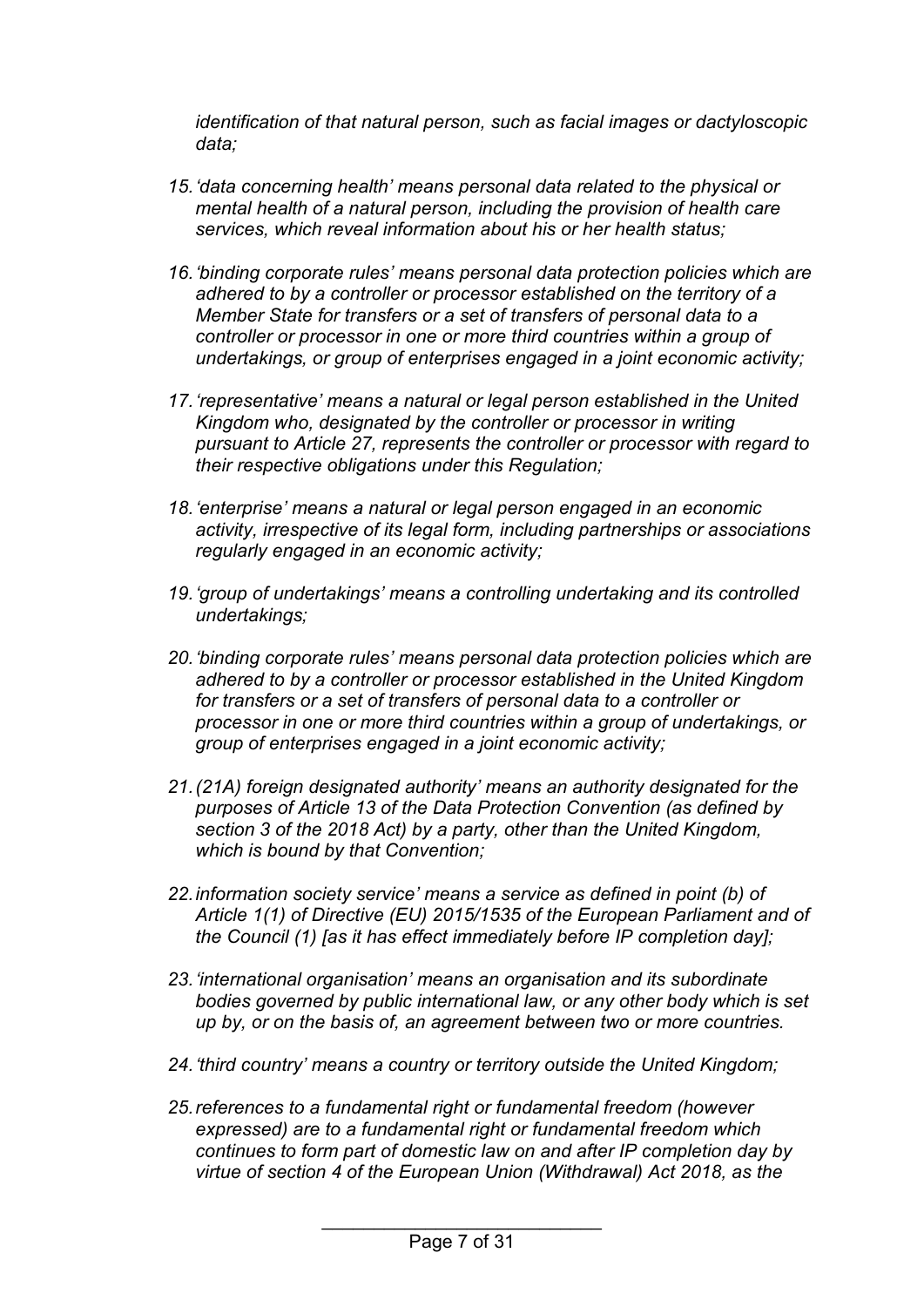*right or freedom is amended or otherwise modified by domestic law from time to time on or after IP completion day.]*

## <span id="page-7-0"></span>**4 DATA PROTECTION PRINCIPLES**

- The College's and the subsidiary company 's processing of personal data must be conducted in accordance with the data protection principles as set out in Article 5 of the UK GDPR.
- The College and the subsidiary company are committed to upholding the data protection principles. All personal data under the College's and the subsidiary company's control will be processed in accordance with the principles.
- To demonstrate commitment to practically and operationally upholding these principles, the College and the subsidiary company publishes and maintains an Information Charter. The Information Charter operates concurrently with all other policies and procedures.

### <span id="page-7-1"></span>**4.1 PRINCIPLES A-D**

• The College and the subsidiary company will implement all reasonable measures to maintain compliance with the above principles.

#### <span id="page-7-2"></span>**4.2 PRINCIPLE (E) – RETENTION AND DESTRUCTION OF RECORDS**

- The College and the subsidiary company will not keep personal data in a form that permits identification of data subjects for a longer period than is necessary, in relation to the purpose(s) for which the data was originally collected.
- The College and the subsidiary company reserve the right to store data for longer periods if the personal data is processed solely for archiving purposes in the public interest, statistical purposes, scientific or historical research purposes, or if necessary to fulfil contractual obligations. This is subject to the implementation of appropriate technical and organisational measures to safeguard the rights and freedoms of the data subject.
- The retention period for each category of personal data will be set out in the Retention Schedule along with the criteria used to determine this period including reference to any statutory obligations.
- When disposing of personal data, the College and the subsidiary company will:
	- o only delete or dispose of data in line with the Retention Schedule, or in response to a right of erasure request where the conditions set out in Articles 17 and 19 of the UK GDPR are met.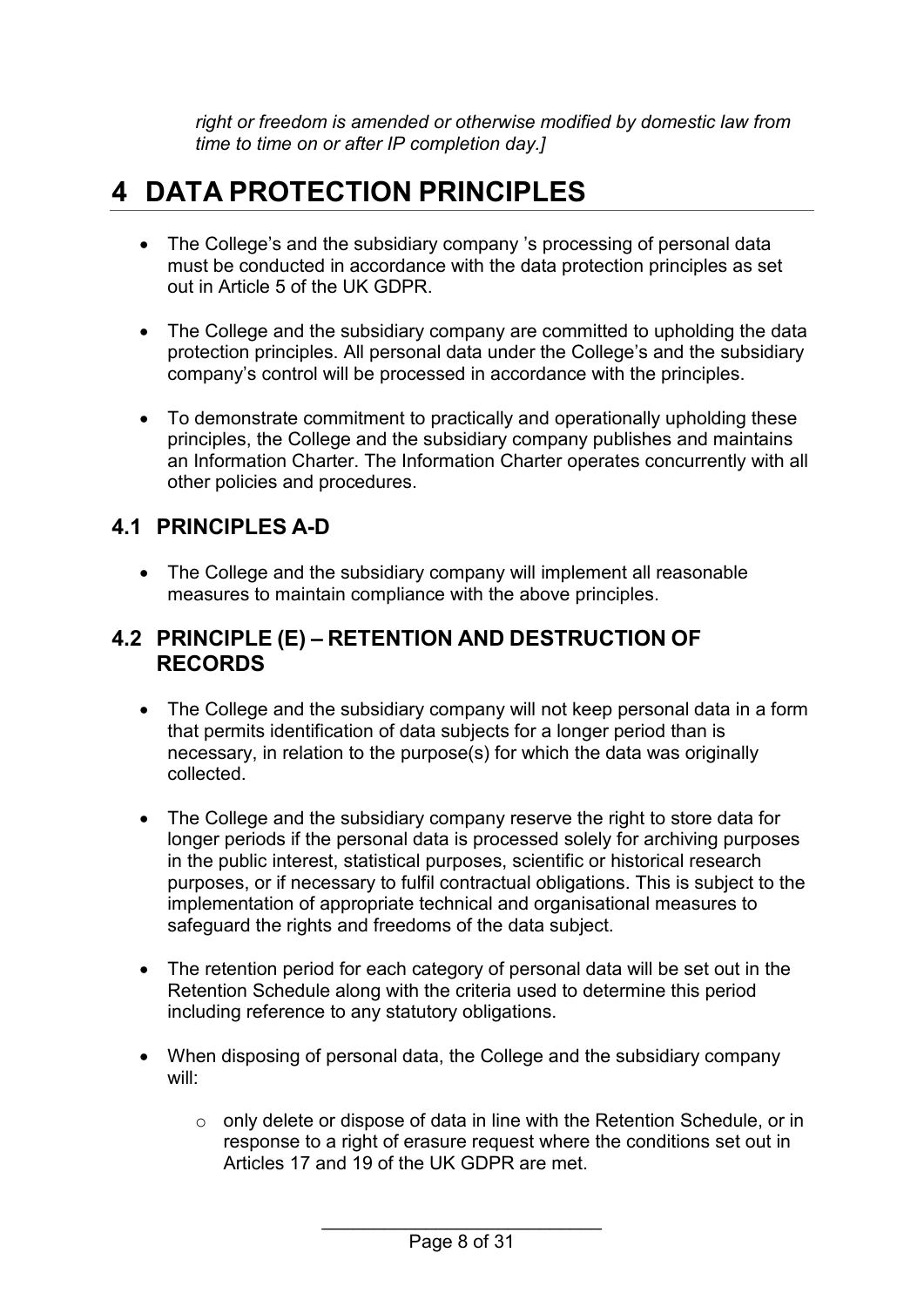- o ensure that paper-based records are shredded or disposed of by the approved contractors.
- o ensure that hard drives are destroyed by approved contractors as the College and the subsidiary company do not have the facilities to do so to the required standard in house. The disposal of hard drives should also comply with the Waste Electrical and Electronic Equipment Regulations 2013.
- $\circ$  appoint contractors responsible for data destruction that, at a minimum, meet the criteria identified as being necessary to meet the legal requirements, in addition to data protection legislation, and all other applicable legalisation.
- o review the criteria for the disposal of personal data prior to the commencement of any applicable contracts.

## <span id="page-8-0"></span>**4.3 PRINCIPLE (F) – INFORMATION SECURITY**

- The College and the subsidiary company continuously seek to develop and implement measures that ensure a high level of security for personal and confidential data and to maintain a secure environment for information held both manually and electronically.
	- o The security measures applied are listed in the College's ICT Policies.
- All personal data should be accessible only to those who need to use it, with access granted in line with the remits of an individual's job role or in accordance with data subject rights.
- All paper-based personal data is to be kept in rooms with key locks or centralised access control, and stored in locked units including, but not limited to, lockable drawers, filing cabinets and cabinets.
- All electronically held data is processed as per the details contained within the College's ICT Policies.
	- o The controls listed in the College's ICT Policies are applied on the basis of identified risk to personal data, and the potential for damage or distress to individuals whose data is being processed.

### <span id="page-8-1"></span>**4.4 WORKING OFF-SITE**

- The College and the subsidiary company understand that data protection is not a barrier to working offsite and data protection legislation does not prevent this. However, the processing of personal data 'off-site' presents a potentially greater risk of loss, theft or damage to personal data and requires the implementation of measures to reduce the risk(s).
- The College and the subsidiary company must be satisfied that employees have adequate security measures in place for this to happen. Refer to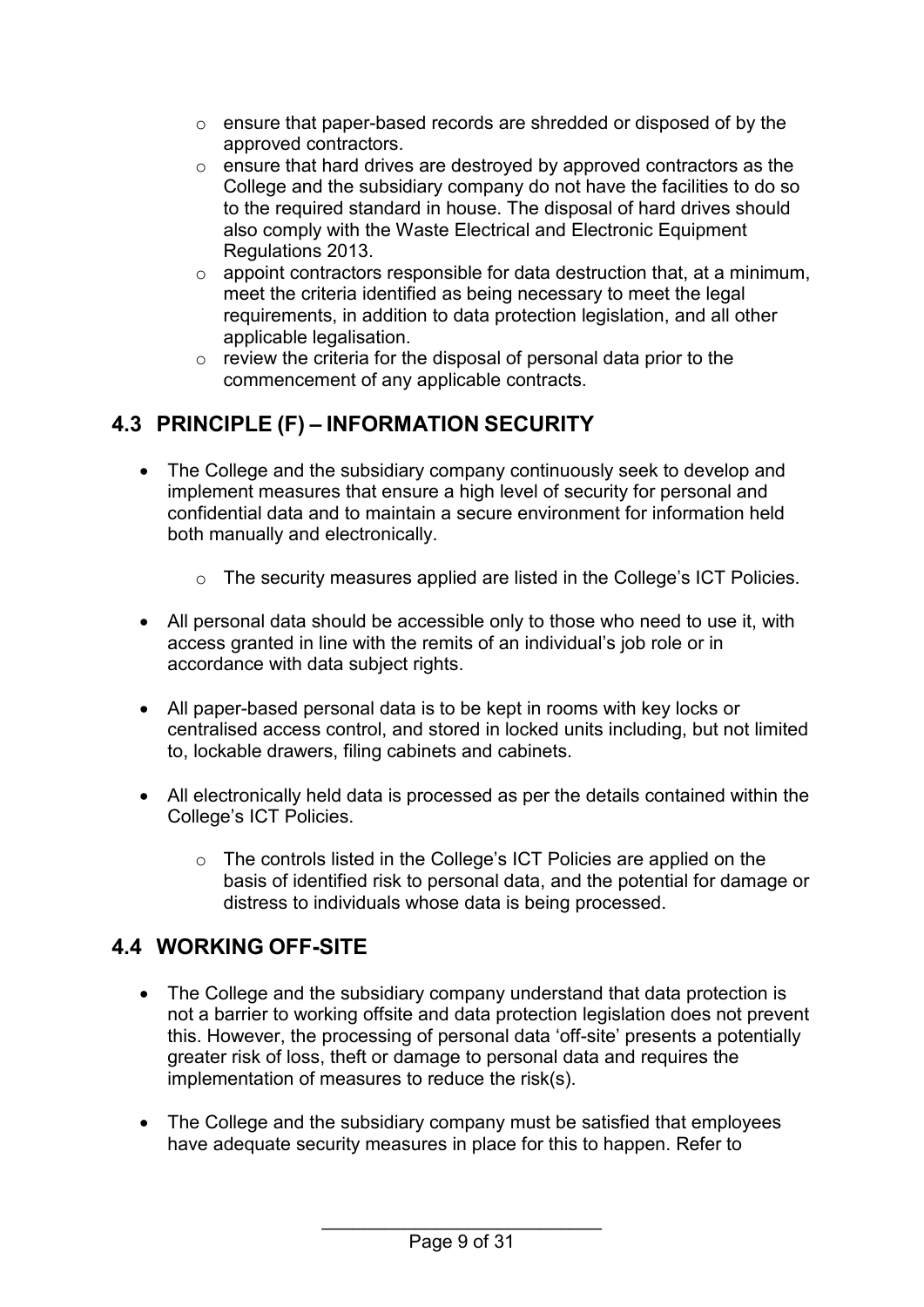Homeworking Policy (MidKent College staff) or Flexible Working Policy (Subsidiary company staff).

## <span id="page-9-0"></span>**5 LAWFULNESS OF PROCESSING**

- Any personal data processed by the College and the subsidiary company must be done so in accordance with one of the six lawful bases defined in Article 6 of the UK GDPR.
- In order for the College and the subsidiary company to fulfil their obligations and business requirements, the most appropriate lawful basis must be identified for each task. The lawful basis must be documented in the Records of Processing Activities as per Article 30 of the UK GDPR.
- The processing of special category data is covered under section 6 Special Categories of Data.
- The College and the subsidiary company accept that no matter how urgent the data collection, processing or sharing is, the Article 6 of the UK GDPR lawful basis, and any associated conditions, must be identified, met and documented beforehand. Failure to do so is a breach of the data protection legislation, and significantly increases the risks to data subject's rights and freedoms.
- In accordance with the Equality Act 2010, the College and the subsidiary company acknowledges that data subjects can reserve the right to not disclose personal data relating to protected characteristics.

### <span id="page-9-1"></span>**5.1 CONSENT**

• The College and the subsidiary company recognise that for consent to be valid as lawful basis, the requirements of Articles 6-8 of the UK GDPR must be met. The College and the subsidiary company acknowledge that when using consent as a lawful basis, the data subject must have the option to easily withdraw their consent.

#### <span id="page-9-2"></span>**5.2 DIRECT MARKETING**

- The College and the subsidiary company will only send electronic direct marketing communications where it is the recipient's choice to opt-in.
- The College and the subsidiary company will ensure that in all electronic direct marketing communications the recipient will have the option to opt-out. If a recipient withdraws consent, the College and the subsidiary company will action as appropriate.
- The College and the subsidiary company will only send direct marketing in accordance with data protection legislation and the Privacy and Electronic Communications (EC Directive) Regulations 2003 (PECR).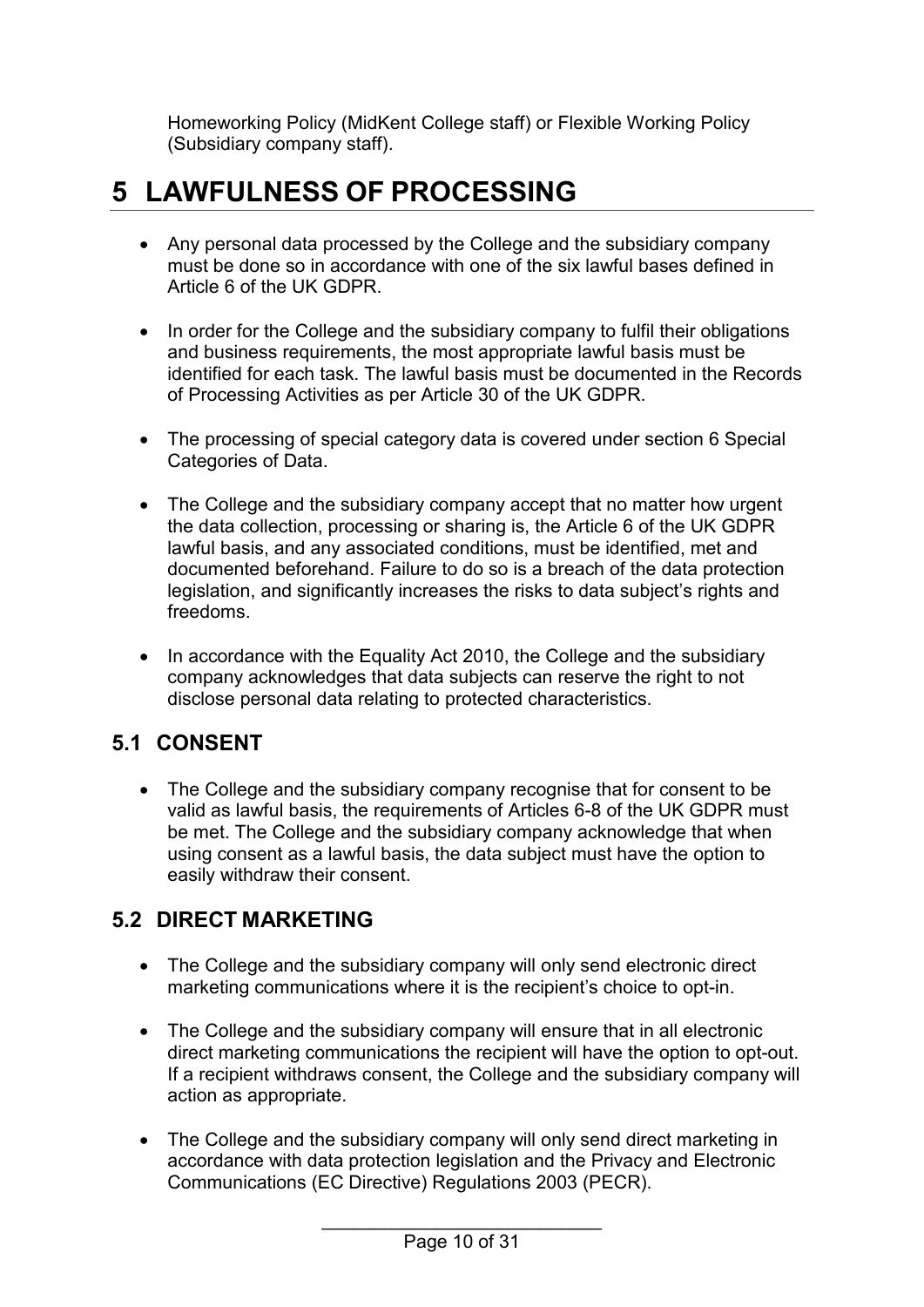# <span id="page-10-0"></span>**6 SPECIAL CATEGORIES OF DATA**

- The College and the subsidiary company understand that special category data is personal data which requires additional protection because it is sensitive and poses the greatest risk to individuals' risk and freedoms if compromised.
- Article 9 of the UKUK GDPR defines the ten special categories of data as personal data pertaining to an individual's:
	- o racial or ethnic origin;
	- o political opinions;
	- o religious or philosophical beliefs;
	- o trade union membership;
	- $\circ$  genetic data;
	- o biometric data (where used for identification purposes);
	- o health;
	- o sex life; and
	- o sexual orientation.
- Any special category data processed by the College and the subsidiary company must be done so in accordance with an identified lawful basis under Article 6 of the UK GDPR and a separate condition for processing identified under Article 9 UK GDPR.
- In addition to the requirements listed in Article 9 of the UK GDPR, under Part 1 and 2 of Schedule 1 of the Data Protection Act, if the College and the subsidiary company relies on condition:
	- $\circ$  (b), (h), (i) or (j) the College and the subsidiary company acknowledge that the associated conditions and safeguards need to be met before processing the data.
	- $\circ$  (g) the College and the subsidiary company acknowledge that one of 23 specific substantial public interest conditions set out need to be met before processing the data.
	- $\circ$  (b) or (g) the College and the subsidiary company are required to complete an 'appropriate policy document' before processing the data.
- The College and the subsidiary company accept that no matter how urgent the requirement is to collect, process or share special category data, the Article 6 and 9 of the UK GDPR lawful bases, and any associated conditions, must be identified, met and documented beforehand. Failure to do so is a breach of the data protection legislation, and significantly increases the risks to data subject's rights and freedoms.
- The College and the subsidiary company will take measures to ensure that special category data is necessary for the purposes identified and that there is no other reasonable and less intrusive way to achieve that purpose.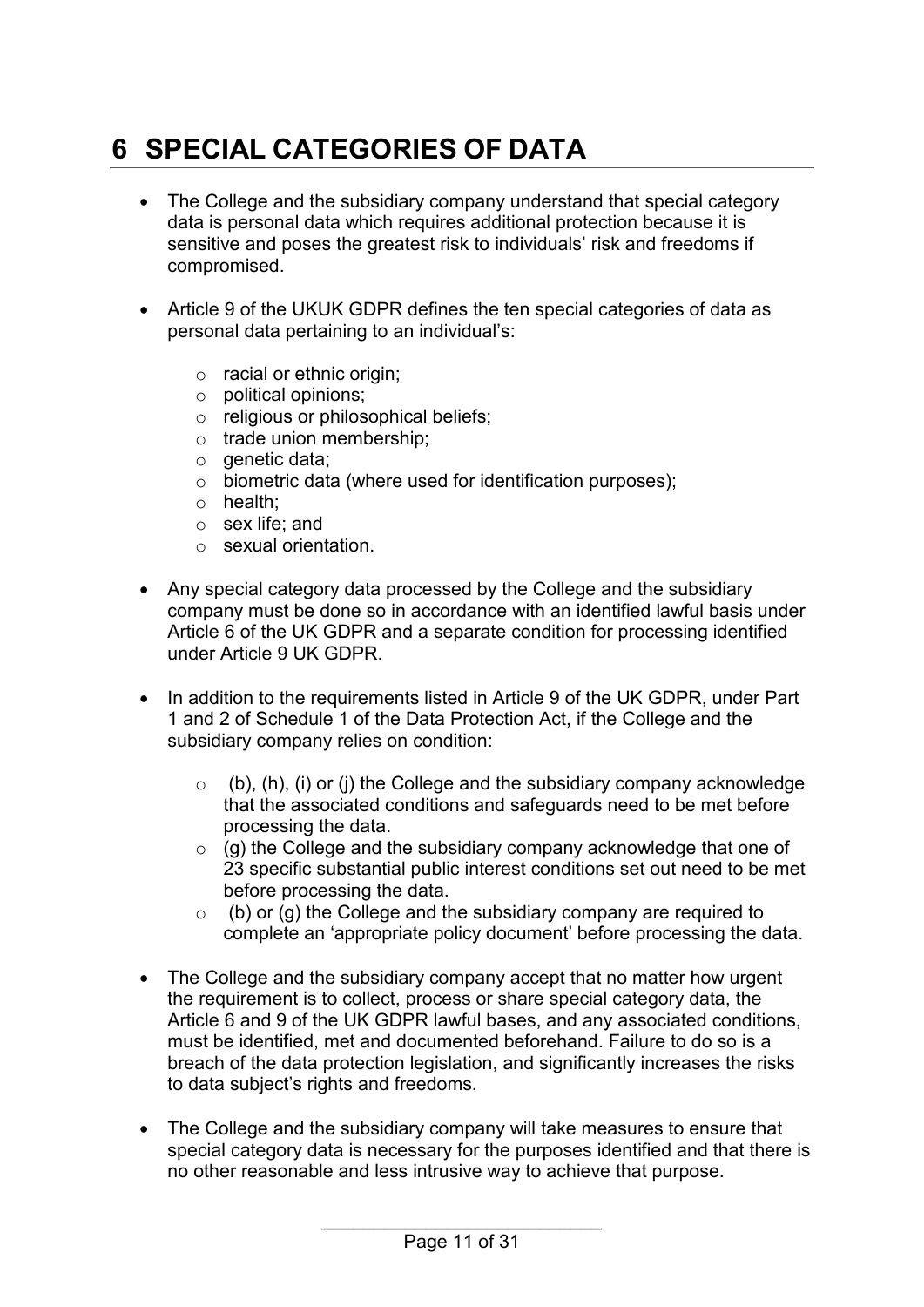• If the College and the subsidiary company cannot suitably identify, and justify, why special category data is required, the College will not proceed with the processing.

## <span id="page-11-0"></span>**7 CRIMINAL CONVICTIONS PERSONAL DATA**

- The College and the subsidiary company understand that information pertaining to criminal convictions is personal data; and no matter how urgent the need is for criminal convictions data to be collected, processed or shared, additional protections are required because of the sensitivity and increased risk to individuals' rights and freedoms if compromised.
- Prior to processing criminal convictions data, the College and the subsidiary company will identify and document accordingly:
	- o the applicable condition from Article 10 of the UK GDPR and identity if it is processing the data in an official capacity or under a condition in Schedule 1 of the Data Protection Act 2018;
	- $\circ$  the lawful basis from Article 6 and 9 of the UK GDPR;
	- $\circ$  how it is complying with the Rehabilitation of Offenders Act 1974 (ROA) and Disclosure and Barring Service (DBS).
- If the College and the subsidiary company cannot suitably identify, and justify, why criminal convictions data is required, the College will not proceed with the processing.

## <span id="page-11-1"></span>**8 DATA SUBJECTS RIGHTS**

- The College and the subsidiary company acknowledge that it must comply with the eight rights set out in Articles 12-23 of the UK GDPR to data subjects, known as "Data Subjects Rights":
	- $\circ$  The right to be informed The right to be told how personal data is used in clear and transparent language.
	- o The right of access, also known as a data subject access request (DSAR) - The right to know and have access to the personal data held about the individual.
	- $\circ$  The right to rectification The right to have personal data corrected where it is inaccurate or incomplete.
	- $\circ$  The right to erasure, also known as the right to be forgotten The right to have personal data deleted.
	- o The right to restrict processing The right to limit the extent of the processing of the individual's personal data.
	- $\circ$  The right to data portability The right to receive personal data in a common and machine-readable electronic format.
	- o The right to object The right to complain and to seek to prevent the processing of an individual's data.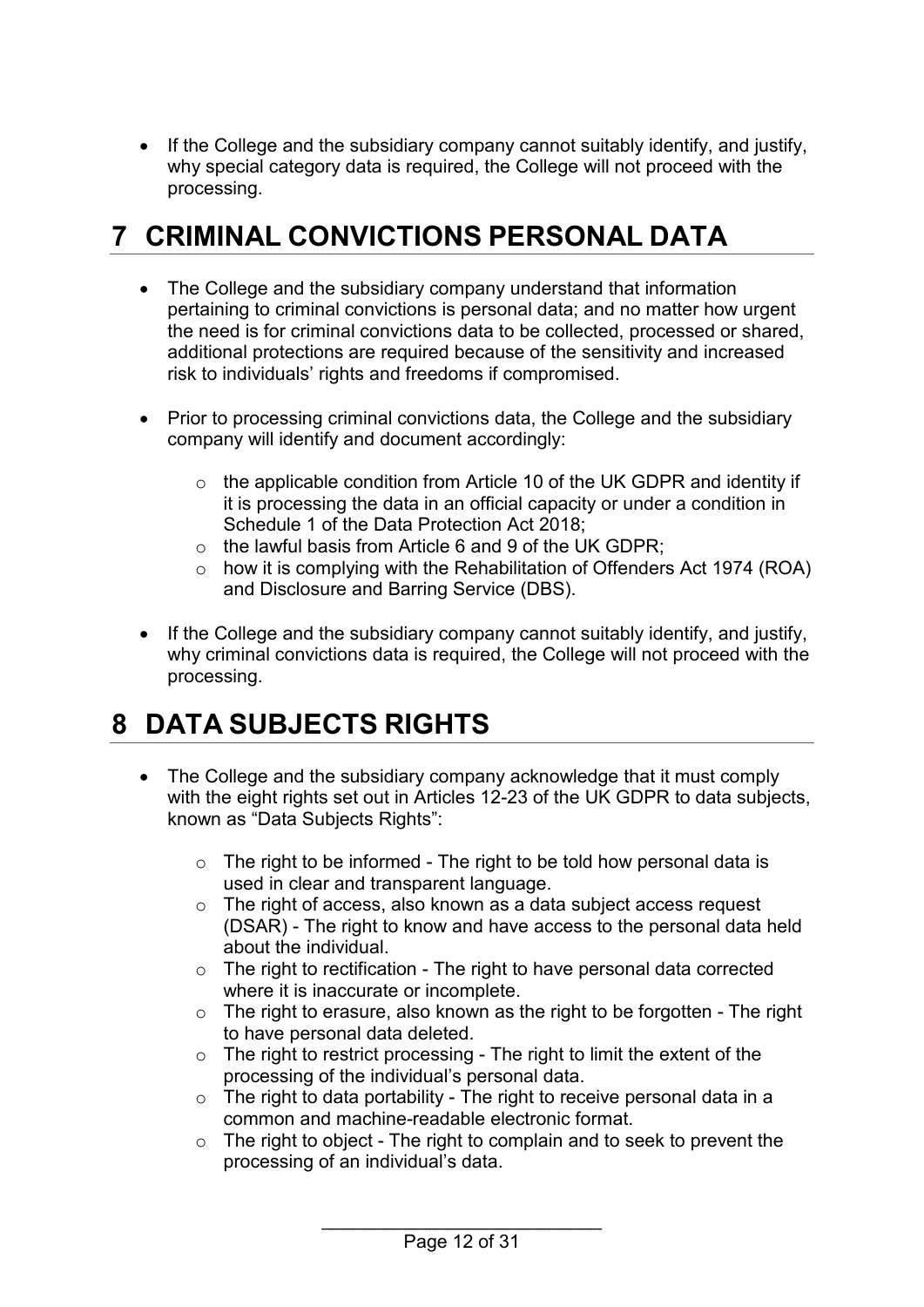- o Rights in relation to automated decision making and profiling The right not to be subject to decisions without human involvement.
- The College and the subsidiary company are committed to facilitating requests made by data subjects meeting the criteria of the above rights. As such, the College and the subsidiary company will:
	- o process personal data in a transparent manner.
	- o uphold individuals' rights under data protection legislation and allow data subjects to exercise their rights over the personal data held about them.
	- o keep records of all requests and their outcome.
	- $\circ$  respond to requests made under these rights based on the conditions set out in law. Not all the data subjects' rights are absolute, and depending on the circumstances, exemptions may apply.
	- o instruct employees receiving any requests made in relation to data subjects' rights, to not directly respond, and refer the request to the Data Protection Team. This is supplemented by additional reminders about this requirement during employee induction and data protection training.
	- o maintain internal procedures that detail how to process each of the data subject rights.
	- $\circ$  take reasonable measures to require individuals to confirm their identity where it is not obvious that they are the data subject.
	- o not charge a fee to data subjects for enacting these rights, unless a request is found to be "manifestly unfounded or excessive" and/or reserves the right to refuse requests that are "manifestly unfounded or excessive".
	- o strive to respond to all requests made by data subjects under Articles 15-22 of the UK GDPR (rights 2-8) as per Article 12 (3) which specifies the legal timeframe as *"…without undue delay and in any event within one month of receipt of the request"*. If a request is complex then the College and the subsidiary company will invoke its ability to extend the deadline by a further 2 months, pursuant to the legislative requirements being met. However, in addition to the above, as per Article 12 (4) of the UK GDPR, when extreme mitigating circumstances arise that hinder the College and the subsidiary company from meeting these obligations, the College and the subsidiary company will consult with data subjects and seek advice from the ICO about how to proceed. This includes but is not limited to; unforeseen/major disasters that affect operations in line with business continuity and disaster recovery operations.
	- o review all requests made under data subjects rights on a case by case basis but will apply a consistent approach.
- Failure to provide information requested as part of a response to a data subject rights request is considered to be a breach of this policy and will be dealt with under the relevant Disciplinary Policy.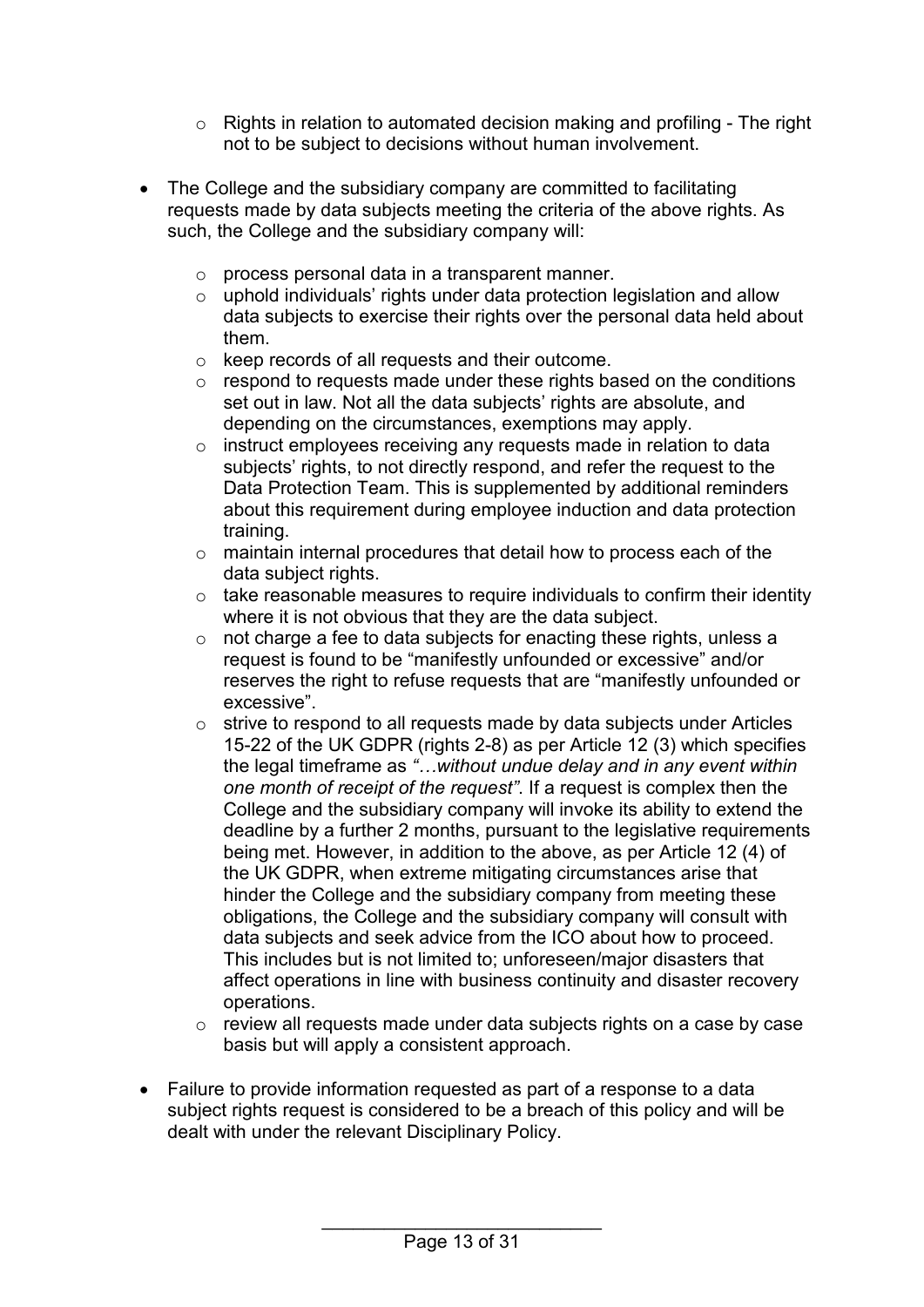• If as a result of responding to a data subject rights request it is identified that a breach of policy has occurred, the matter will be dealt with under the relevant Disciplinary Policy.

## <span id="page-13-0"></span>**8.1 THE RIGHT TO BE INFORMED**

- The College and the subsidiary company are committed to processing personal data in a transparent manner as per Articles 12-14 of the UK GDPR. To this end, the College and the subsidiary company will produce privacy notices that:
	- o acknowledges the data subjects' rights;
	- $\circ$  explains how individuals can exercise their rights;
	- $\circ$  are available in a variety of accessible forms,
	- o use clear, plain, meaningful language; and
	- o provide all relevant information required under Article 12 of the UK GDPR and the ICO guidelines.

### <span id="page-13-1"></span>**8.2 THE RIGHT OF ACCESS**

- The College and the subsidiary company are committed to providing data subjects access to data held about them as per Articles 12 and 15 of the UK GDPR. To this end, the College and the subsidiary company:
	- o recognises that it is a criminal offence to delete personal data relevant to a right to access request after it has been received. The College and the subsidiary company are committed to only securely disposing of personal data in line with the Retention Schedule or in response to a right to erasure request where the qualifying circumstances apply.
	- o take all reasonable measures to not adversely affect the rights and freedoms of others when responding to DSARs.
	- o accept a subject access request verbally or in writing. When a request is made verbally the College and the subsidiary company may ask the data subject to follow this up in writing when a request is unclear.
	- o will provide all relevant information required under Article 12 and 15 of the UK GDPR and the ICO guidelines.

### <span id="page-13-2"></span>**8.3 THE RIGHT TO RECTIFICATION**

- The College and the subsidiary company are committed to ensuring that as the personal data held about data subjects is accurate, in accordance with the lawful bases upon which it is collected, and where applicable, the corresponding retention period defined in law. This is done so in accordance with Articles 12 and 16 of the UK GDPR. To this end, the College:
	- o will take reasonable measures to ensure that personal data remain accurate, but this is dependent on the data subject providing current and correct information.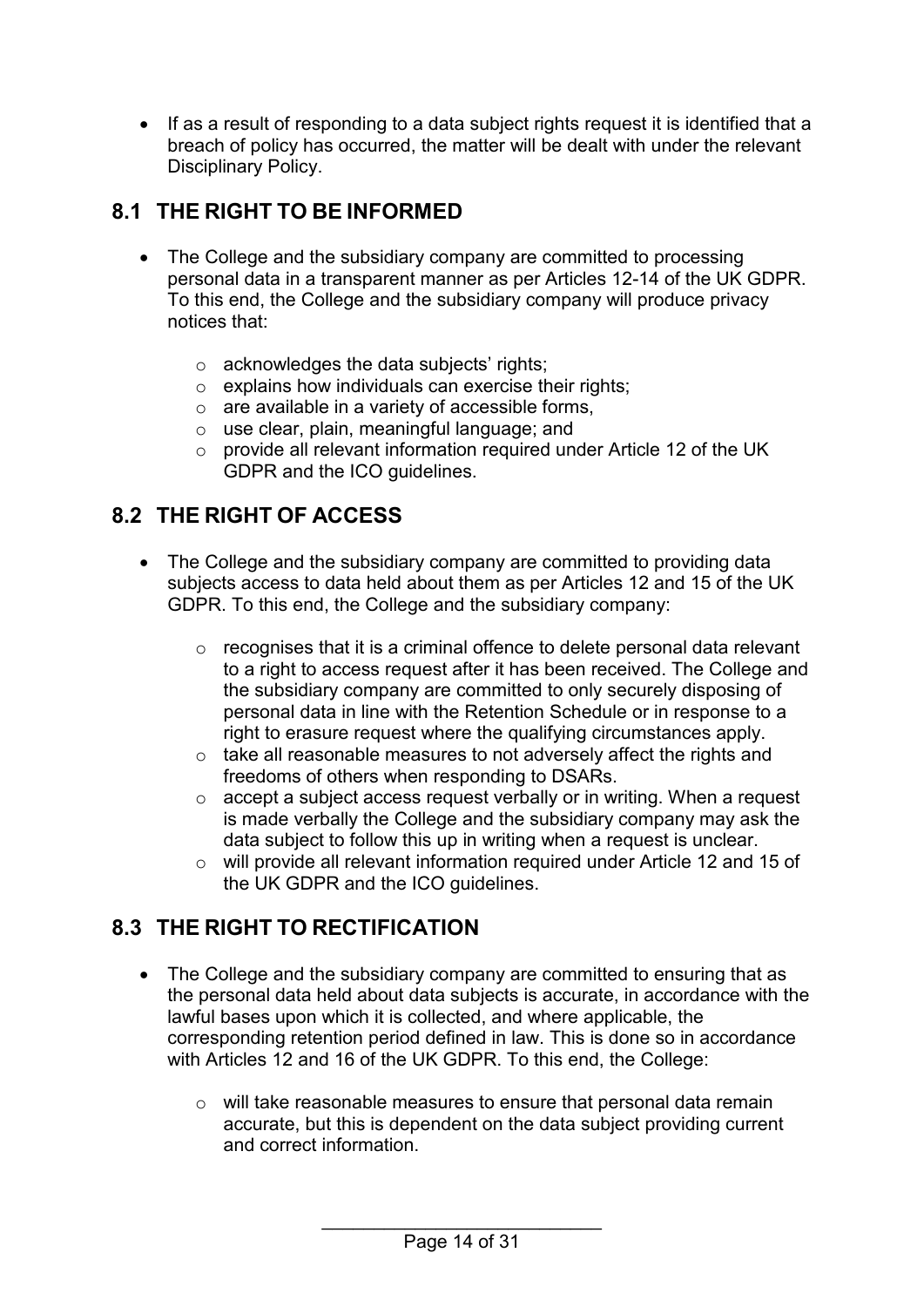o will work with data subjects to rectify inaccuracies swiftly when errors are identified.

## <span id="page-14-0"></span>**8.4 THE RIGHT TO ERASURE**

• Pursuant to Articles 17 and 19 of the UK GDPR the College and the subsidiary company will delete personal data when one or more the following conditions within Article 17 of the UK GDPR are met.

#### <span id="page-14-1"></span>**8.5 THE RIGHT TO RESTRICT PROCESSING**

• Pursuant to Articles 18 and 19 of the UK GDPR the College and the subsidiary company will restrict the processing of personal data when one or more the following conditions within Article 18 of the UK GDPR are met.

## <span id="page-14-2"></span>**8.6 THE RIGHT TO DATA PORTABILITY**

• Pursuant to Article 20 of the UK GDPR the College and the subsidiary company will provide personal data in a secure, structured, commonly used, and machine-readable format when one or more the following conditions within Article 20 of the UK GDPR are met.

## <span id="page-14-3"></span>**8.7 THE RIGHT TO OBJECT**

• Pursuant to Article 21 of the UK GDPR the College and the subsidiary company will stop the processing of their personal data when one or more the following conditions within Article 20 of the UK GDPR are met.

#### <span id="page-14-4"></span>**8.8 RIGHTS IN RELATION TO AUTOMATED DECISION MAKING AND PROFILING**

- Pursuant to Article 22 of the UK GDPR the College and the subsidiary company will ensure that it fulfils its obligations when the conditions within Article 20 of the UK GDPR are applicable.
- If the College and the subsidiary company relies upon automated decision making and profiling, the process(es) will be subject to intense scrutiny and risk assessments to ensure that there are no alternative solutions available and that data subject rights are upheld.

# <span id="page-14-5"></span>**9 CONTROLLERS AND PROCESSORS**

• Primarily, the College and the subsidiary company are considered data controllers for personal data processed in line with operational requirements and are therefore responsible for establishing policies and procedures which ensure compliance with legislation.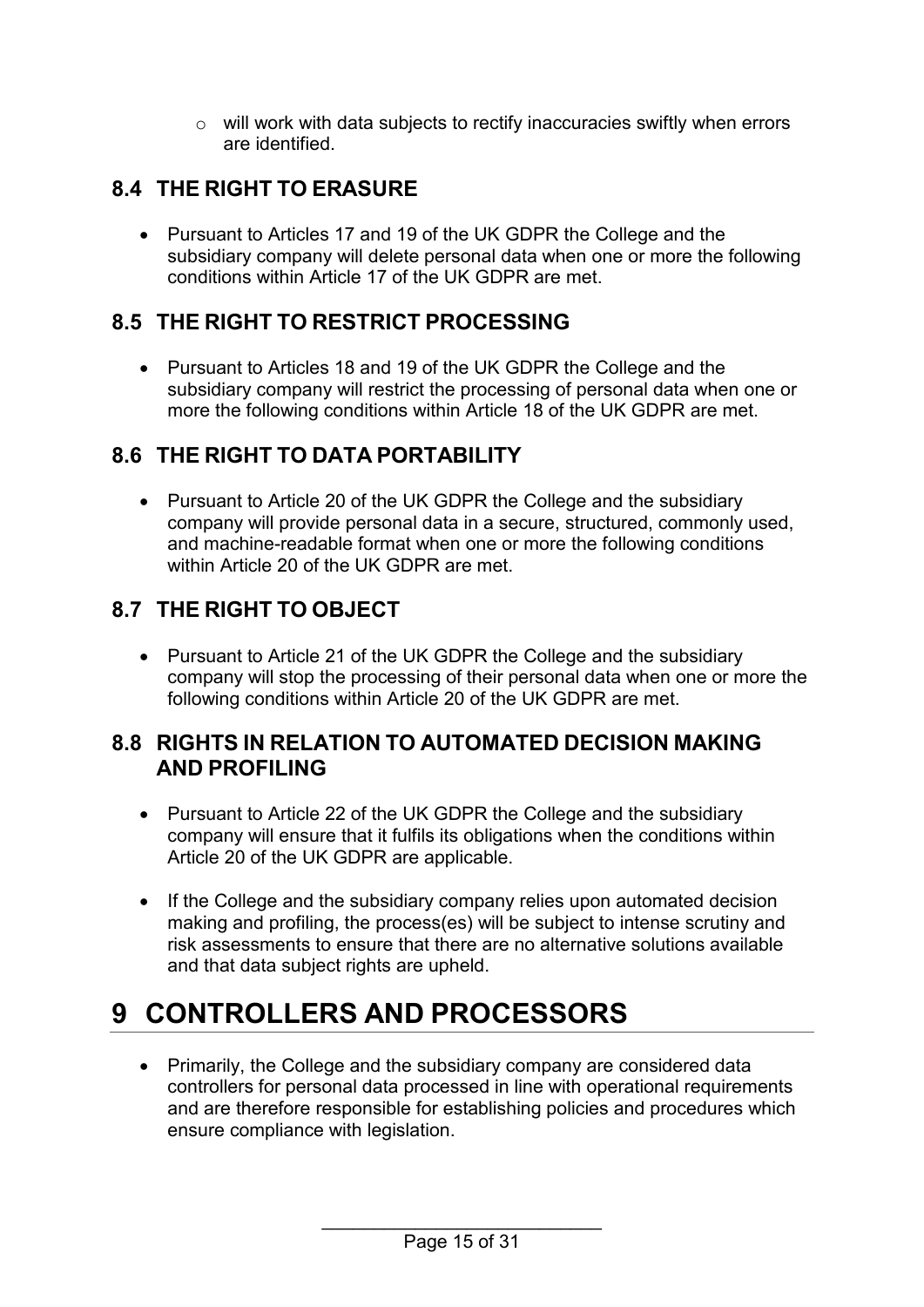- For the purposes of Government funding and performance accountability, the College shares data with (and may act on behalf of) external agencies. Principally this is the Department for Education and any executive agencies it sponsors, for example the Education and Skills Funding Agency (ESFA). In these situations, the external agency acts as a data controller in their own right.
- For the purposes of fulfilling contractual obligations, the subsidiary company shares data with (and may act on behalf of) external agencies. Principally this is with other parties subject to the same contract. In these situations, the external agency acts as a data controller in their own right.
- The College and the subsidiary company will only appoint processors if, and when, sufficient quarantees around compliance with the data protection legislation have been supplied.
- Where a processor can demonstrate that they adhere to approved codes of conduct or certification schemes, the College and the subsidiary company will take this into consideration for choice of supplier.
- Processors, working with or for the College and the subsidiary company, who have access to personal data, will be expected to comply with this policy.
- When the College and the subsidiary company uses a processor, a written contract/agreement with compulsory terms as set out in Article 28 of the UK GDPR must be in place, along with any additional requirements that the College and the subsidiary company determines necessary. Any written contracts/agreements with processors will entail a clause that specifies that processors can only act on the instruction of the College and the subsidiary company also giving the College and the subsidiary company the right to audit compliance with the agreement.

## <span id="page-15-0"></span>**10 INTERNATIONAL DATA TRANSFERS**

• The College and the subsidiary company will only transfer data outside the UK in accordance with Articles 44-50 of the UK GDPR.

### <span id="page-15-1"></span>**10.1 TRANSFERS ON THE BASIS OF AN ADEQUACY DECISION**

• The College and the subsidiary company will refer to the list of countries/territories that the UK has deemed as covered by an 'adequacy regulation' before transferring personal data.

## <span id="page-15-2"></span>**10.2 PRIVACY SHIELD**

• In accordance with the judgment in the Schrems II case issued by the European Court of Justice on Thursday 16 July 2020, the College and the subsidiary company will not use the Privacy Shield framework to transfer personal data to the United States.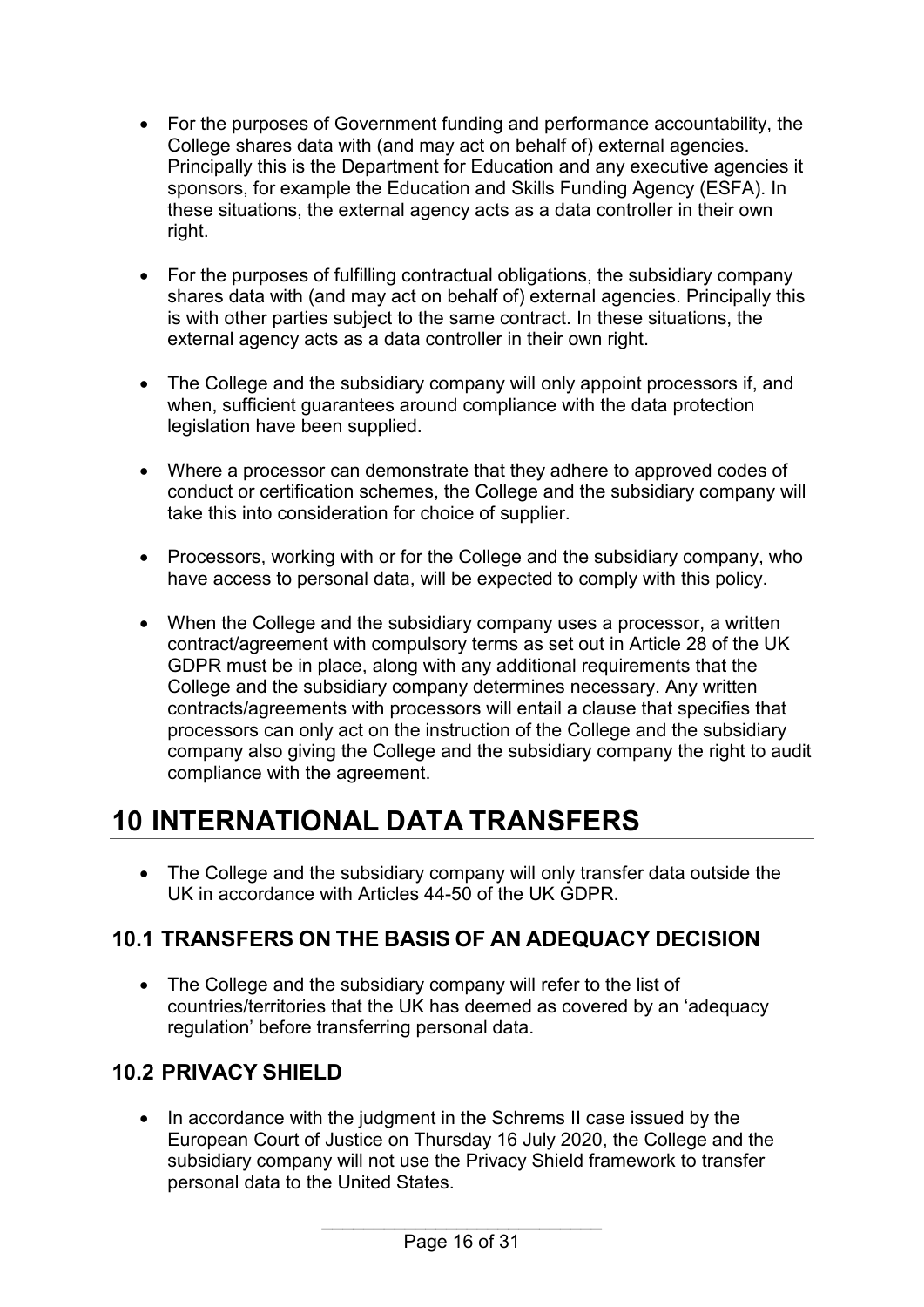## <span id="page-16-0"></span>**10.3 TRANSFERS SUBJECT TO APPROPRIATE SAFEGUARDS**

- Should the College and the subsidiary company identify the need to transfer data to a third country that does not have an adequacy rating, the College will review each case independently against the criteria and options listed in Article 46 of the UK GDPR.
- The College and the subsidiary company will approach the transfer of personal data to third counties using an exemption with extreme caution and will not rely on the exemptions listed lightly, and never routinely.
- The College and the subsidiary company will only transfer personal data to third counties once:
	- o all the appropriate documentation has been completed, including DPIAs;
	- o the conditions set out in Chapter 5 (Articles 44-50) of the UK GDPR have been met; and
	- o the transfer has been approved by the DPO.
- The College and the subsidiary company will determine which mechanism in Article 46 of the UK GDPR is adequate for the College and the subsidiary company to use, based on the following factors:
	- $\circ$  the nature of the information being transferred;
	- $\circ$  the country or territory of the origin, and final destination, of the information;
	- $\circ$  how the information will be used and for how long;
	- $\circ$  the laws and practices of the country of the transferee, including relevant codes of practice and international obligations; and
	- $\circ$  the security measures that are to be taken as regards the data in the overseas location.

## <span id="page-16-1"></span>**11 DATA SHARING**

- The College and the subsidiary company must ensure that personal data is not disclosed to unauthorised parties including, but not limited to, a data subject's family members and/or friends, government bodies, and in certain circumstances, law enforcement agencies.
- Individuals appointed in an official capacity to work on behalf of the College and the subsidiary company should exercise caution when asked to disclose personal data held on another individual to a third party and are expected to seek support from the Data Protection Officer.
- In all cases (regardless of whether they are internal or external), before data is shared, the College and the subsidiary company will: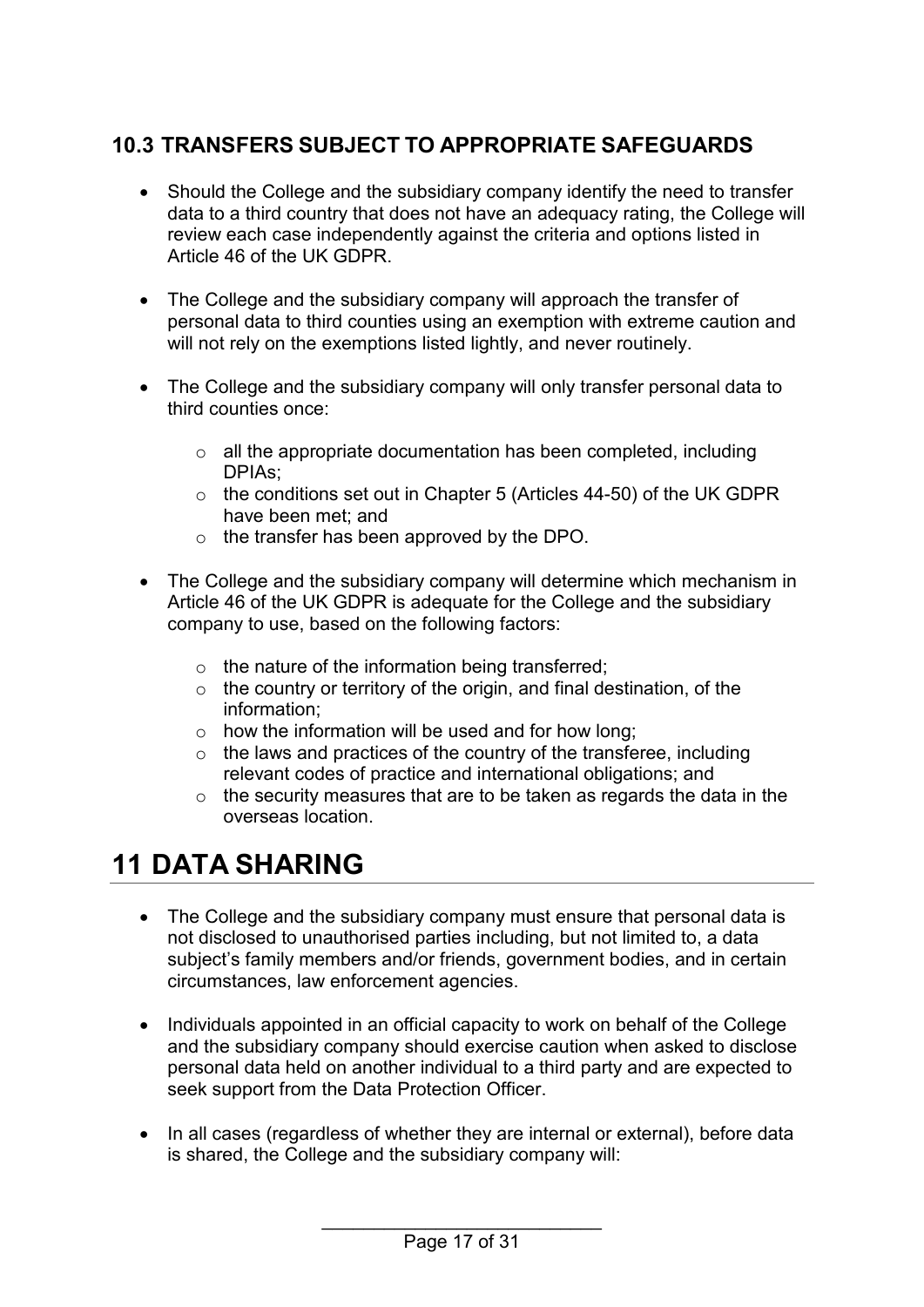- o consider whether it is appropriate to anonymise or pseudonymise the data first. The decision outcome should be documented, including the supporting arguments.
- $\circ$  ensure that all necessary precautions to maintain the security, integrity and proper treatment of personal data have been considered and documented. If, based on the information provided, the College and the subsidiary company cannot quarantee that the recipient, whether it is an internal or external party, adequately complies with data protection legislation then the College and the subsidiary company will refuse to provide the data and/or sign any contracts/agreements.
- o where possible and appropriate, seek the data subject's consent prior to any sharing or disclosure beyond the purpose it was collected for. Personal data may be shared without the subject's consent in the following circumstances:
	- In the vital interests of the data subject or another person.
	- Where the data subject lacks capacity and the data is being shared with a legal guardian.
	- Under court order or for the purposes of law enforcement; refer to section 14.4 Law Enforcement and Emergency Services Requests.
	- **Seeking legal advice or representation.**
	- For the purposes of providing a confidential reference in the interests of the data subject.
	- In order to comply with a legal obligation.
	- In order to comply with requirements defined as being in the public interest.

## <span id="page-17-0"></span>**11.1INTERNAL DATA SHARING**

- When personal data is shared internally, the recipient must only process the data in a manner consistent with the original purpose for which the data was collected.
- If personal data is shared internally for a new and different purpose, the Data Protection Officer must be consulted first. In these circumstances, consideration must be given to:
	- $\circ$  whether the data sharing is congruent with the lawful basis upon which the data was collected to do so;
	- o determine if the data subjects need to be consulted or consent to the processing;
	- o determine if the data needs to be re-collected for the new purpose;
	- $\circ$  if any additional documentation is required, including a new privacy notice.

## <span id="page-17-1"></span>**11.2EXTERNAL DATA SHARING**

• When personal data is shared externally, a record of the request and whether the request was approved or denied will be recorded. If approved the nature of the data disclosed and details of the lawful basis identified, along with any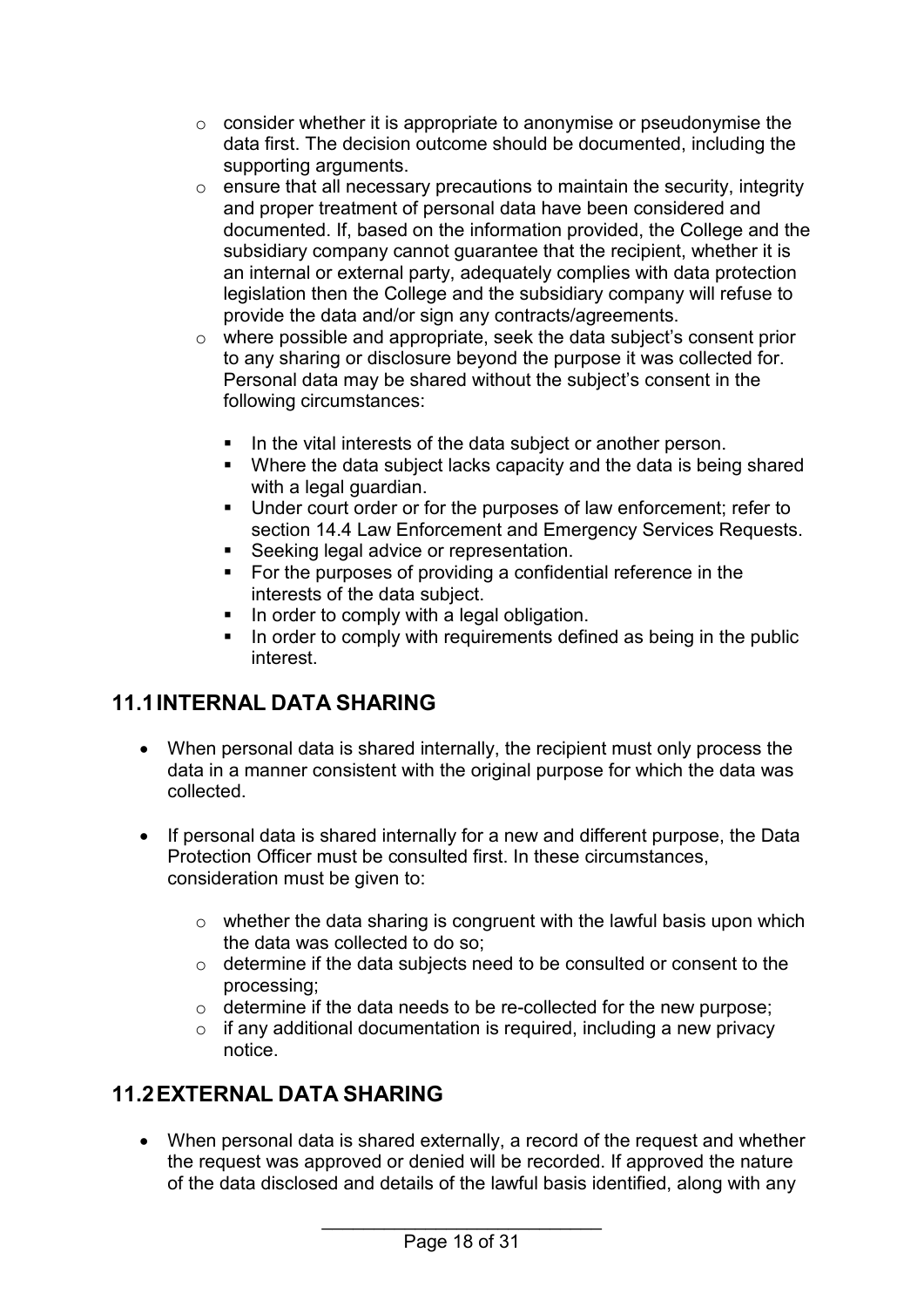supporting paperwork required, including but not limited to, data protection impact assessments and appropriate policy documents must be recorded. It is important that on each occasion data is shared externally that is considered in regard to the lawful basis upon which it was collected.

- When sharing data externally one or more of the following signed documents are required between the College/subsidiary company and the third party to define the obligations of both parties:
	- $\circ$  a data sharing agreement
	- o a contract, which includes sufficient reference to data protection,
	- o a non-disclosure agreement
	- o a confidentiality agreement
- The above signed documents do not apply if disclosure is required by law enforcement agencies, including but not limited to, requests from the Department for Work and Pensions or Inland Revenue, or the third party requires the data for law enforcement purposes. In these circumstances the Law Enforcement Information Sharing Procedure; refer to section 14.4 Law Enforcement and Emergency Services Requests.
- There are some third parties with which the College and the subsidiary company shares information on a regular basis. This includes to external agencies under which the College may be obliged to share personal information relating to an individual to fulfil statutory obligations. Data subjects are made aware of these organisations prior to the data sharing taking place, via privacy notices.
- The College and the subsidiary company reserve the right to request and review any and all documentation necessary for assessing whether a third party adequately complies with data protection legislation this includes, but is not limited to, privacy notices and data protection policies.

#### <span id="page-18-0"></span>**11.3SHARING STUDENT'S DATA WITH THOSE WHO HAVE PARENTAL RESPONSIBILITY OR ACT IN LOCO PARENTIS**

- Section 11.3 applies only to MidKent College.
- Data released to parents, carers or guardians who are detailed on a student's records will normally be made without written consent of the student unless the student is aged over 18.
- Where students are aged between 18 and 25 and have an Education, Health and Care Plan (EHCP) or where they do not have the capacity to make their own decisions, parents/carers and guardians who are authorised to act on behalf of the student may have access to the student's data without the student's consent.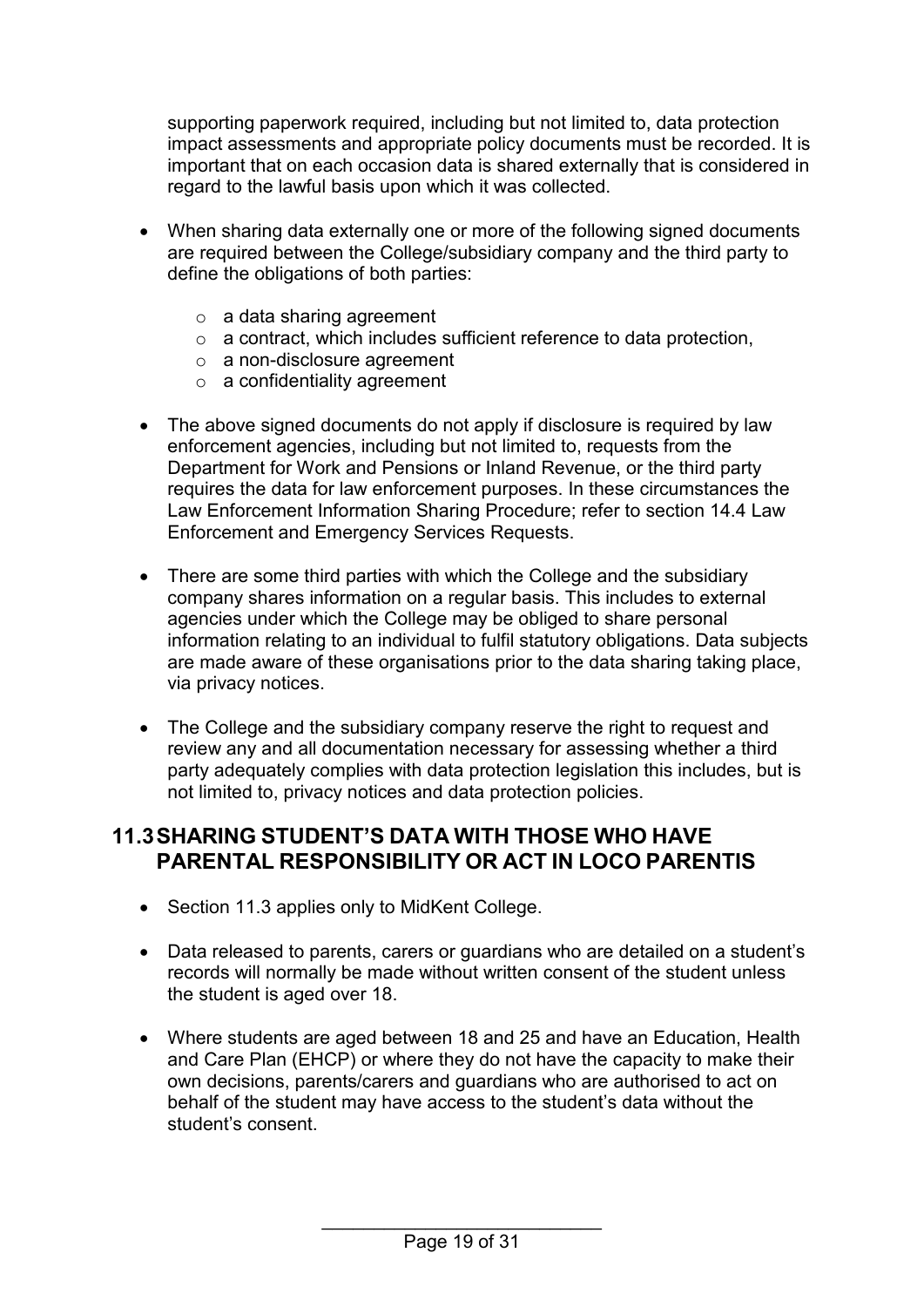- If a student refuses or objects to the College sharing data with any or all of the parents, carers or guardians detailed on a student's records the College will:
	- o consider the request on case by case basis but will apply a consistent approach in line with College procedures. When mitigating circumstances apply, the College reserves the right to depart from the College's procedures to ensure that the data subjects rights are administered transparently and to the best of the College's ability.
	- o consider the request pursuant to Articles 18 and 19 of the UK GDPR (The Right to Restrict Processing) and pursuant to Article 21 of the UK GDPR (The Right to Object).
	- $\circ$  consider the request pursuant to the conditions being met under Schedule 1, (Special categories of Personal Data), Part 2, Substantial Public Interest Conditions, Paragraphs 16 and 18 of the Data Protection Act.
	- o take into account that under data protection legislation, children and young adults can assume control over their personal information and restrict access to it in certain circumstances.
- For the purposes of parent/guardian requests, the College is not subject to the Education (Pupil Information) (England) Regulations 2005 as this only applies to any school maintained by a local education authority (other than a nursery school) and any special school not so maintained. The College is governed under legislation by the Further and Higher Education Act 1992. This Act removed colleges from local authority control and set them up as freestanding public bodies.
- The College also has a duty to comply with obligations set out in other legislation that give external organisation the power to act in loco parentis. This includes but is not limited to:
	- $\circ$  Care Act (2014) this allows organisations to share data to promote individual wellbeing, support individual need for care and promote the integration of health and social care.
	- $\circ$  Children's Act (1989) this allows organisations to share data to safeguard and promote the wellbeing of children.
	- $\circ$  Homelessness Reduction Act (2017) this allows organisations to share data as part of taking reasonable steps to help applicants secure accommodation.
	- o Keeping Children Safe in Education (Statutory guidance for schools and colleges) – this sets out the legal duties the College must follow to safeguard and promote the welfare of students under the age of 18.
- Employees must always follow internal procedures to determine whether they are permitted to share information with a parent, carer or guardian. If in any doubt, employees must seek advice from the Information Governance Team.

#### <span id="page-19-0"></span>**11.4LAW ENFORCEMENT AGENCIES AND EMERGENCY SERVICES REQUESTS**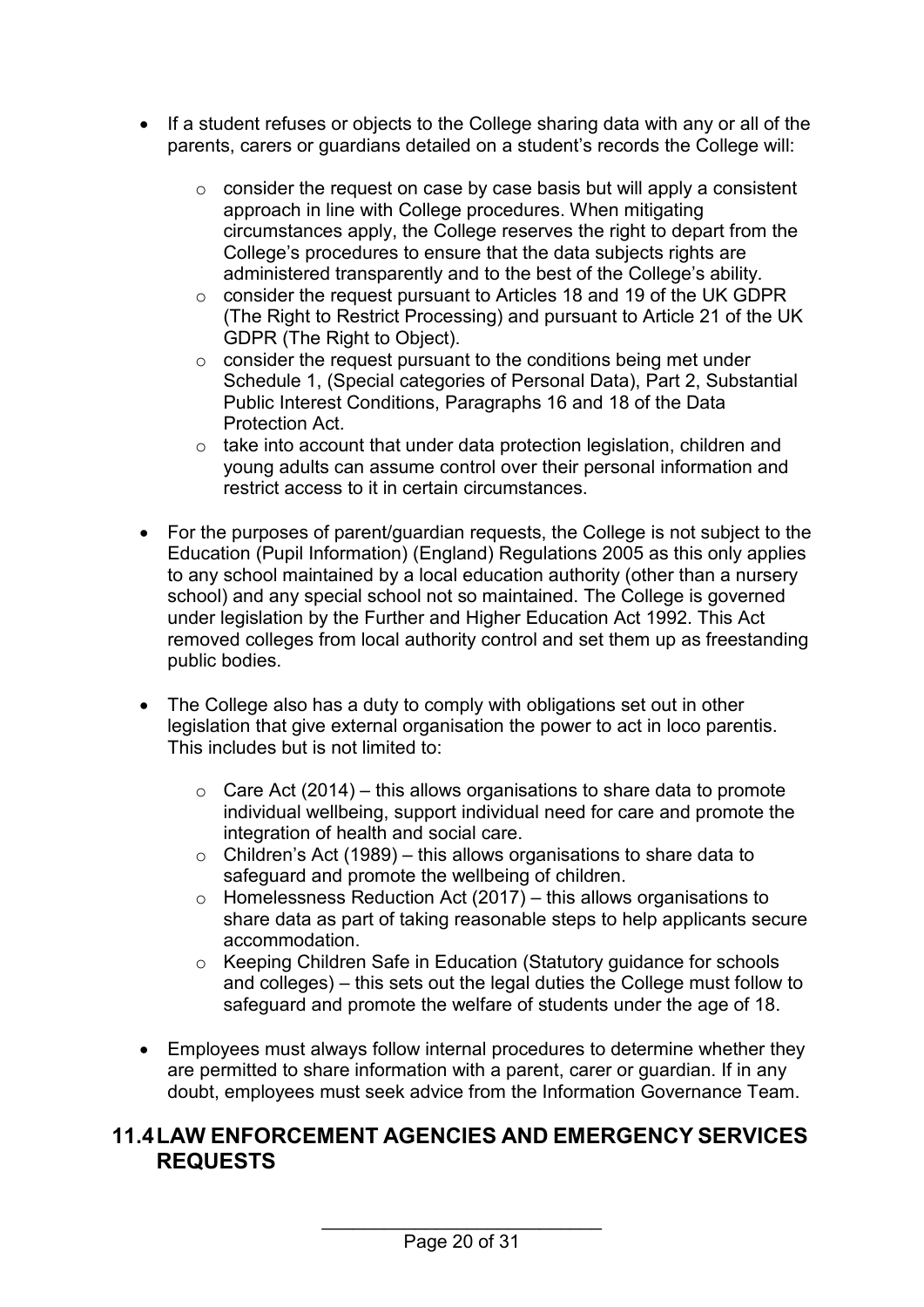- The College and the subsidiary company acknowledge that law enforcement agencies, in particular the police, have a key role to play in protecting the public whether that be; preventing or detecting a crime, apprehending offenders, protecting an individual's vital interest or following legal proceedings. However, the College and the subsidiary company recognises that law enforcement agencies, in particular the Police, do not have an automatic right to the personal data we hold on individuals and as such each request must be considered on its own merits and the appropriate legal basis applied when disclosing information. Before disclosing any personal data, the College and the subsidiary company must balance its priorities as an educational provider and its duties as a data controller, against its responsibilities to help protect the public and the community.
- The College and the subsidiary company aim to respond to all law enforcement agency and emergency services requests as quickly as possible, especially in circumstances covered under Emergency Information Requests (Vital Interest).
- In the event of any law enforcement request the College and the subsidiary company retains the right to contact the relevant authority to confirm the identity of the requesting officer.

#### <span id="page-20-0"></span>**11.4.1 EMERGENCY INFORMATION REQUESTS (VITAL INTERESTS)**

- On the occasions that there is an emergency situation, pertaining only to matters of life and death, the lawful basis for processing of vital interests will be invoked under Article 6(1)(d) of the UK GDPR. The College and the subsidiary company recognise that there is a high threshold required for this lawful basis to be applied - it must be essential to someone's life. Where possible the College and the subsidiary company will always seek to use an alternative lawful basis, for example legitimate interests, which provides a framework to balance the rights and interests of the data subject(s).
- Where vital interests arise in the context of health data, the College and the subsidiary company will consider the application of vital interests for special categories as a lawful basis for processing under Article 9(2)(a) of the UK GDPR. However, the College and the subsidiary company accepts this only applies if the data subject is physically or legally incapable of giving consent and that vital interests cannot be applied if the data subject refuses consent, unless they are not competent to do so. Where possible the College and the subsidiary company will always seek to use an alternative lawful basis, for example explicit consent.

#### <span id="page-20-1"></span>**11.4.2 NON-EMERGENCY INFORMATION REQUESTS**

• In all other circumstances (outside of vital interests), the College and the subsidiary company will require the law enforcement agency to provide an Information Request Form. This requirement remains applicable in all non-lifesituations regardless of the urgency. Where a request is urgent but not life threatening the College and the subsidiary company will aim to respond as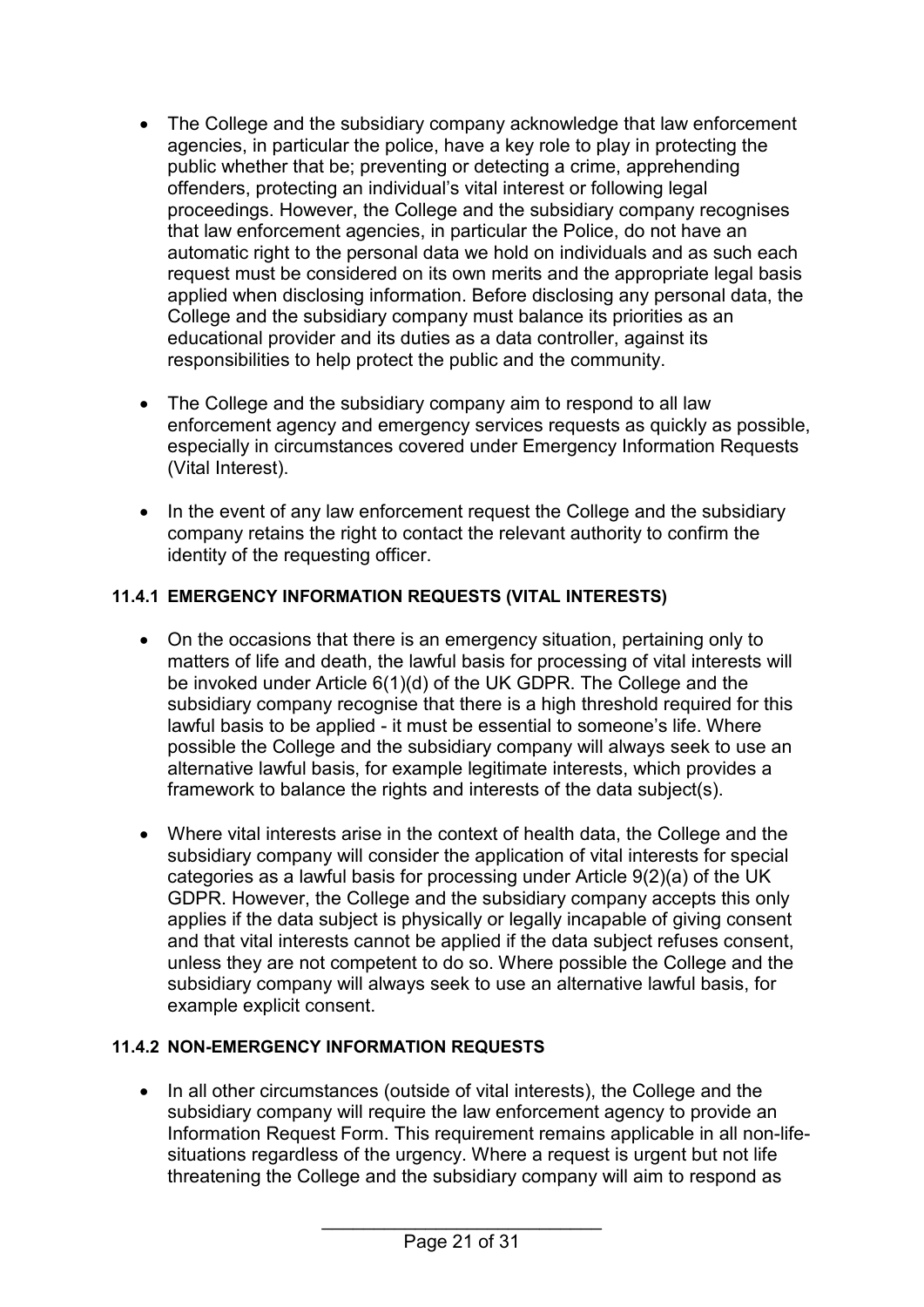quickly as possible whilst having due regard for the internal approval chain listed in the Law Enforcement Information Sharing Procedure.

- An Information Request Form is required regardless of whether the request is made in person, over the phone or via e-mail. The College and the subsidiary company retain the right to refuse a law enforcement request if an Information Sharing Form is not provided.
- Once the request has been received on the official form, it needs to be logged and approved internally before any information is released. This process is defined in the Law Enforcement Information Sharing Procedure.
- The College and the subsidiary company recognise that when a response is supplied in relation to an information request, it must do so in accordance with the seven principles set out under Article 5 of the UK GDPR.

## <span id="page-21-0"></span>**12 ACCOUNTABILITY, ROLES AND RESPONSIBILITIES**

#### <span id="page-21-1"></span>**12.1INFORMATION GOVERNANCE MANAGER (DATA PROTECTION OFFICER (DPO))**

- The DPO and the Information Governance Team is responsible for delivering the Information Governance Shared Service that covers both the College and the subsidiary company.
- The registered Data Protection Officer (DPO) acts for both the College and the subsidiary company.
- As prescribed under Article 39 of the UK GDPR, the following duties are within the responsibility and remit of the DPO:
	- o Champion information governance requirements and issues across all levels of the College and the subsidiary company .
	- $\circ$  To inform and advise about the necessary obligations that should be undertaken to comply with data protection legislation and all other applicable laws. This includes delivering training on data protection legislation and all other applicable laws.
	- o To advise and monitor compliance with data protection legislation and all other applicable laws, by conducting internal audits.
	- o To advise and assist in the completion of data protection impact assessments (DPIA).
	- o Continuously develop expertise on data protection sufficient to effectively fulfil the role.
	- o Act as custodian(s) of the Retention Schedule and advise on the secure disposal of personal data.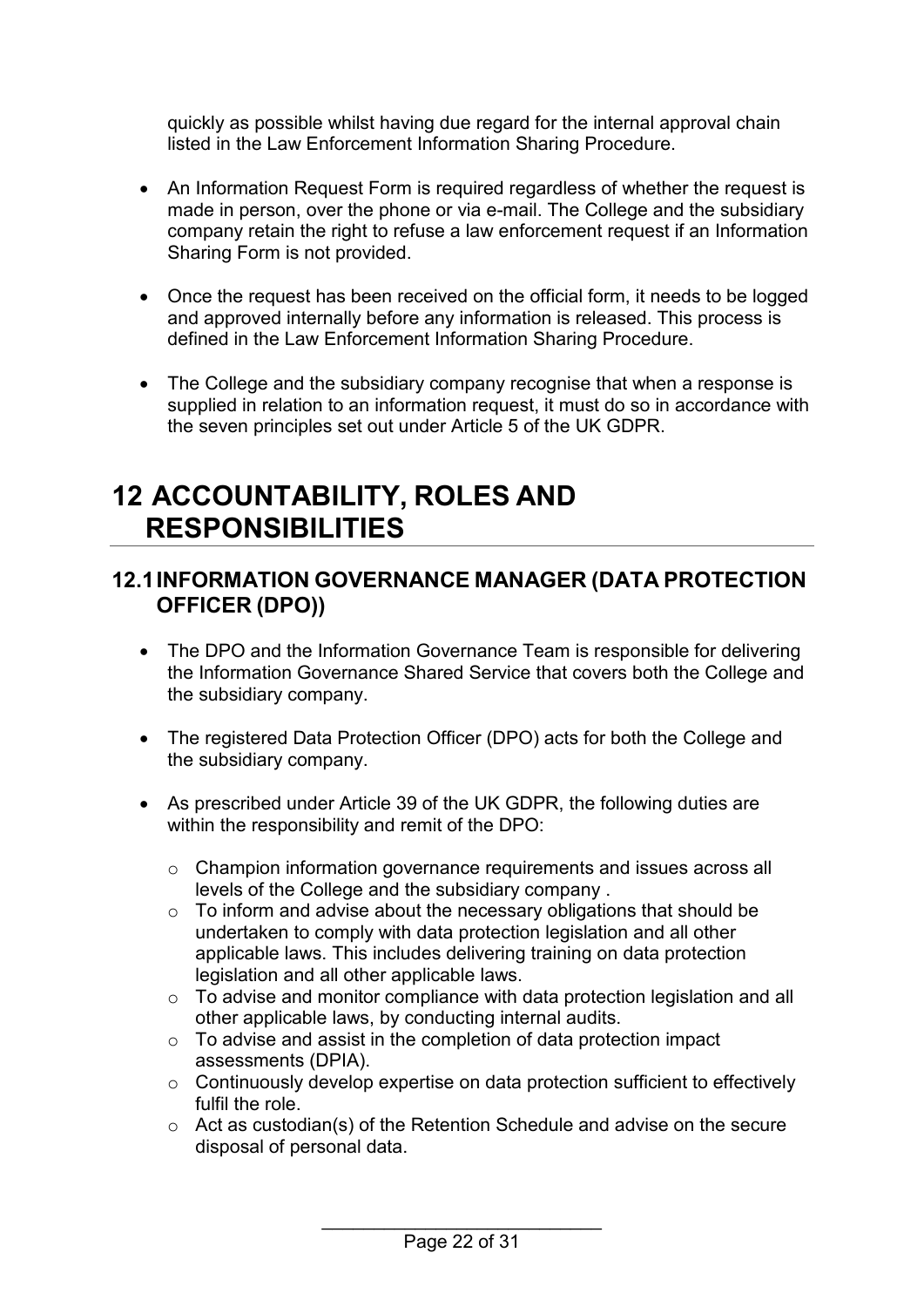- $\circ$  To maintain current and accurate registration with the Information Commissioner's Office (ICO).
- o To be the first point of contact for the ICO and data subjects.
- o To be the initial contact for the investigation of data breaches and when and where required for reporting data breaches to the ICO.
- o Seek the advice of the ICO or lawyers where there is uncertainty around a data protection matter.
- o Carry out responses to requests made by data subjects in accordance with their rights.
- o Have due regard to the risk associated with processing operations, considering the nature, scope, context and purposes of processing when approving processing activities and data protection impact assessments.
- o Maintain the Records of Processing Activities as required by Article 30 of the UK GDPR to document regular processing activities.
- In accordance with the above, the DPO is authorised to request and access any information that falls within scope of their responsibilities.

### <span id="page-22-0"></span>**12.2INFORMATION GOVERNANCE GROUPS**

- The College and the subsidiary company designate responsibility to overseeing the implementation of Information Governance to the respective Information Governance Groups.
- The duties, responsibility and remit of the Information Governance Groups are detailed in their respective Terms of Reference.
- The Information Governance Groups are chaired by the DPO.

### <span id="page-22-1"></span>**12.3INFORMATION GOVERNANCE TEAM (SHARED SERVICE)**

- The College and the subsidiary company designate responsibility to for implementing the decision of Information Governance Groups.
- The Information Governance Teams is responsible for investigating data breaches, responding to data subject rights requests, assisting with the completion of Records of Processing Activities, data protection impact assessment and privacy notices, and supporting the delivery of data protection compliance,
- The Information Governance Team is managed by the DPO.

### <span id="page-22-2"></span>**12.4GOVERNING BODY AND BOARD OF DIRECTORS**

- The following duties are within the responsibility and remit of the Governing Body at the College and the Board of Directors for the subsidiary company:
	- o Promote data protection and model best practice.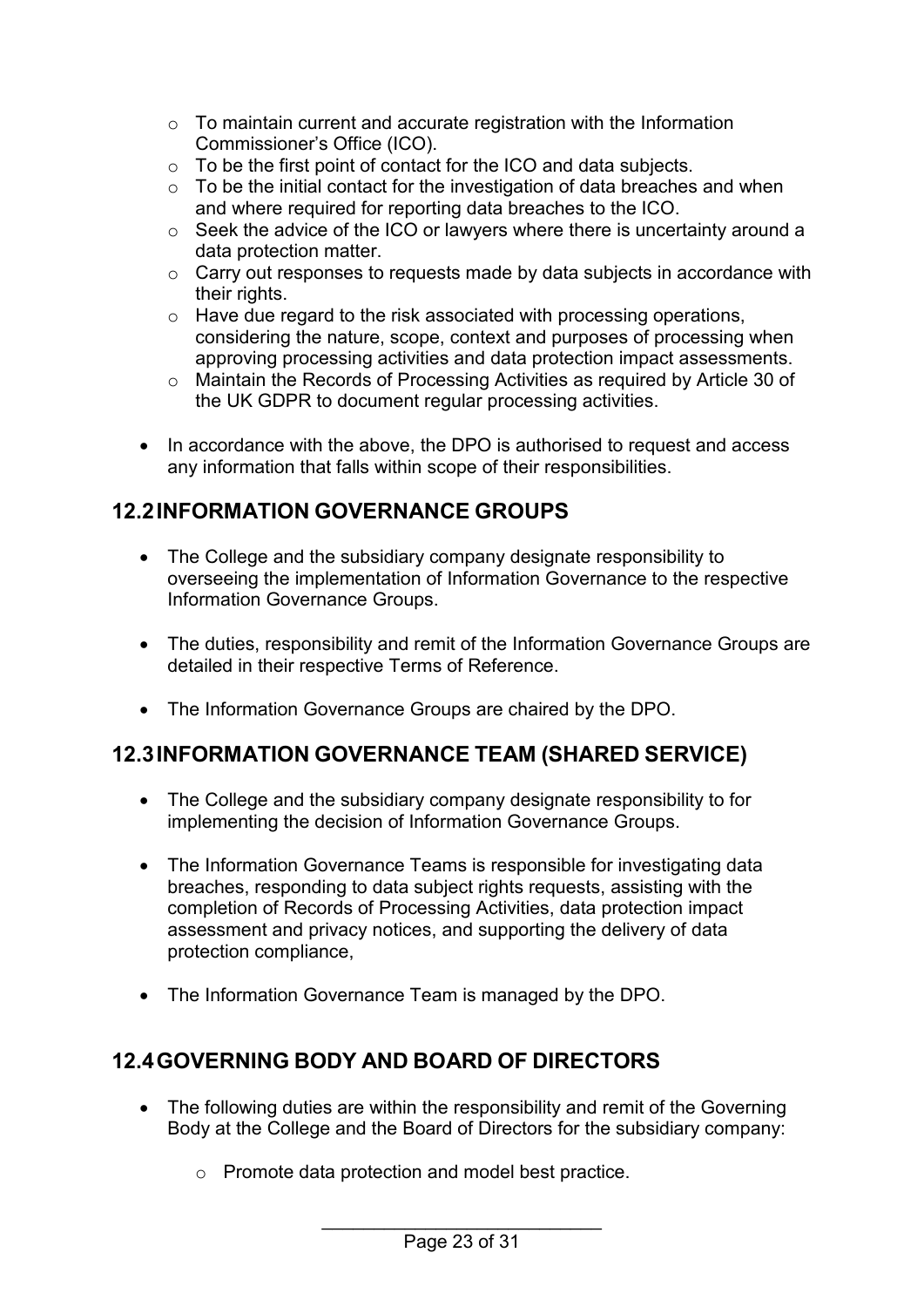- o Maintain oversight of data protection across to ensure compliance with legislation.
- o Pursuant to Article 38 (2) of the UK GDPR, ensure that adequate resources are available for the implementation of data protection policies and procedures.
- o Ensure that data protection is integrated into policies and procedures as and when they relate to personal data.
- o Foster an environment in which employees are not put under any undue influence or pressure to breach this policy.

## <span id="page-23-0"></span>**12.5EXECUTIVE DIRECTORS**

- The following duties are within the responsibility and remit of the Executive Directors:
	- o Promote data protection and model best practice.
	- o Delegate responsible for implementing data protection to the Information Governance Groups.
	- o Maintain oversight of data protection across to ensure compliance with legislation.
	- o Appoint a Data Protection Officer as per the reasons listed in Article 37 of the UK GDPR.
	- o Pursuant to Article 38 (2) of the UK GDPR, ensure that adequate resources are available for the implementation of data protection policies and procedures.
	- $\circ$  Pursuant to Article 38 (2, 3, 6) of the UK GDPR, ensure that the role of the Data Protection Officer remains independent and free from bias and conflict(s) of interest.
	- o Pursuant to Article 38 (3) of the UK GDPR, which states *"…The Data Protection Officer shall directly report to the highest management level of the controller or the processor..."*, ensure that the position of the DPO will be held by, or report to, a member of the Executive Team.
	- o Pursuant to Article 38 (1) of the UK GDPR, *"…ensure that the Data Protection Officer is involved, properly and in a timely manner, in all issues which relate to the protection of personal data."*
	- o Pursuant to Article 37 (5) of the UK GDPR ensure that *"The Data Protection Officer shall be designated on the basis of professional qualities and, in particular, expert knowledge of data protection law and practices and the ability to fulfil the tasks referred to in Article 39."*
	- o Ensure that data protection is integrated into policies and procedures as and when they relate to personal data.
	- o Foster an environment in which employees are not put under any undue influence or pressure to breach this policy.

#### <span id="page-23-1"></span>**12.6 SENIOR LEADERSHIP TEAM AND COLLEGE LEADERSHIP TEAM**

• The following duties align with the responsibilities and remit of managers who form the College Leadership Team and Senior Leadership Team: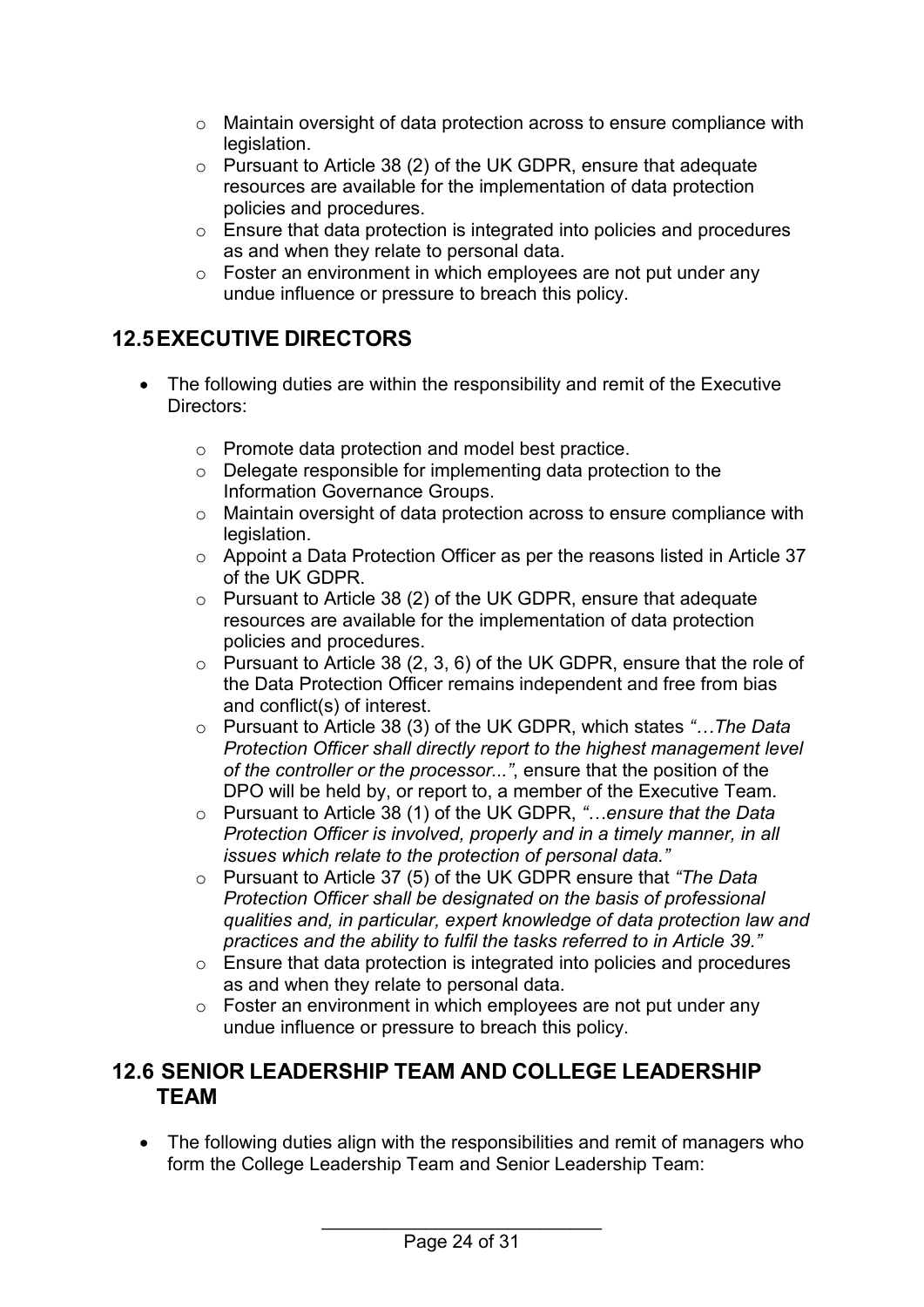- o Developing and encouraging data protection best practices.
- o Maintaining oversight of data protection within their respective departments/service areas to ensure compliance with legislation in day to day activities.
- $\circ$  Working with the DPO to ensure any necessary compliance measures identified are implemented within their respective departments/service. Such compliance measures may arise from, but are not limited to, data protection impact assessments (DPIA), employee training, audits, data breaches.
- o To assist the Information Governance Team with requests pertinent to data protection including, but not limited to, data breaches and requests made under section 8 Data Subject Rights.

### <span id="page-24-0"></span>**12.7 SENIOR MANAGER RESPONSIBLE FOR ICT**

- The following duties align with the responsibilities and remit of the above postholder:
	- o To ensure that appropriate and adequate technical measures are in place to safeguard the security of data.
	- $\circ$  To advise and recommend additional requirements and developments that can be implemented to enhance the security of the data and processes.
	- o To maintain awareness and understanding of current cybersecurity thefts.

#### <span id="page-24-1"></span>**12.8SENIOR MANAGER RESPONSIBLE FOR HUMAN RESOURCES (HR)**

- The following duties align with the responsibilities and remit of the above postholder:
	- $\circ$  To maintain oversight of personal data processed with regards to employees, that relates to the functions carried out by Human Resources.
	- $\circ$  To work with the DPO to ensure the security and integrity of the personal data processed with regards to employees, that relates to the functions carried out by Human Resources.
	- $\circ$  To work with the DPO to ensure that the College and the subsidiary company responds to changes in legislation that will impact employees' personal data.
	- o To ensure that the College and the subsidiary company provides a mechanism for employees to complete mandatory data protection training on a regular basis.

#### <span id="page-24-2"></span>**12.9SENIOR MANAGER RESPONSIBLE FOR MANAGEMENT INFORMATION SYSTEMS (MIS)**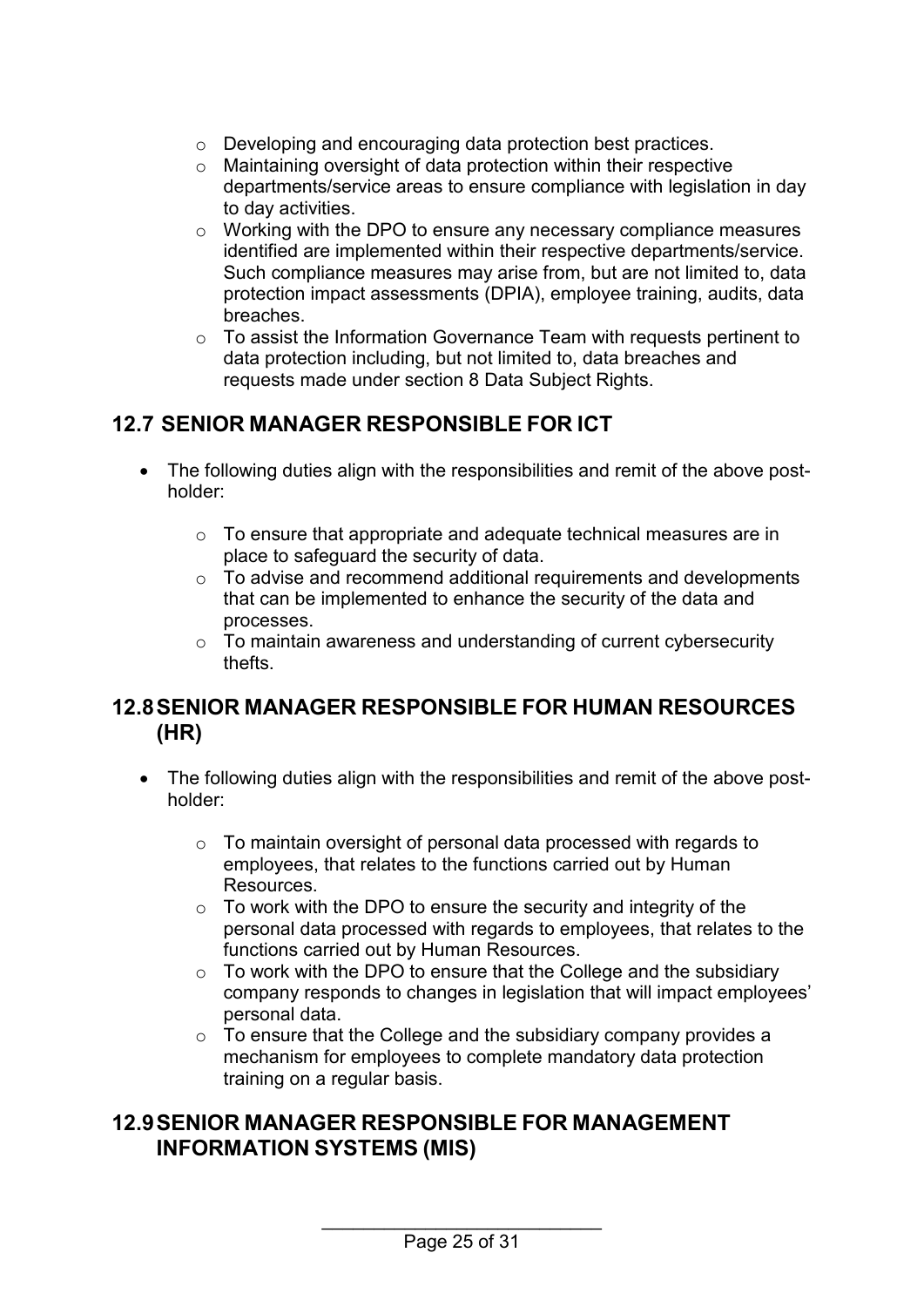- The following duties align with the responsibilities and remit of the above postholder:
	- o To maintain oversight of personal data processed with regards to students. This includes admissions, examinations and academic performance data.
	- $\circ$  To work with the DPO to ensure the security and integrity of students' personal data processed within the MIS system(s).
	- o To work with the DPO to ensure that the College and the subsidiary company responds to changes in legislation that will impact employees' personal data.

#### <span id="page-25-0"></span>**12.10EMPLOYEES AND INDIVIDUALS WORKING ON BEHALF OF THE COLLEGE AND SUBSIDARY COMPANY**

- All employees and individuals working on behalf of the College and the subsidiary company are expected to:
	- o familiarise themselves with the Privacy Notices provided.
	- $\circ$  familiarise themselves and work in accordance with this policy and the Information Charter. It should be noted that all users agree to these policies when signing into their College account.
	- $\circ$  ensure that their personal details provided for employment purposes is accurate and up to date.
	- o not respond to requests made in relation to data subjects' rights, but instead to refer the request to the Information Governance Team.
	- $\circ$  ensure that any personal data for which they are responsible, is kept securely and is not under any conditions disclosed to any third party unless that third party has been specifically authorised.
	- o only use College approved devices (as per the College's ICT Policies) for work unless there are mitigating circumstances. For example, within the subsidiary company, using a client ICT system where necessary to fulfil contractual obligations.
	- o not bring unauthorised data including, but not limited to, personal data not required for employment purposes, data that is not relevant to completing the job role or data that is not related to the operational requirements, into the building or onto the College's network.
	- o complete all required mandatory data protection training.
	- o only keep personal data in accordance with the Retention Schedule.
	- $\circ$  take care when connecting to public wi-fi to complete work, as these can expose your connection to interception. If in doubt do not connect to it.
	- $\circ$  take care to e-mail the intended recipient, especially when using autocomplete, and use the 'bcc' field when emailing multiple people.
	- o report any suspected or confirmed personal data breaches to the Information Governance Team as soon as possible.
	- $\circ$  seek advice from the Information Governance Team where there is uncertainty around a data protection matter.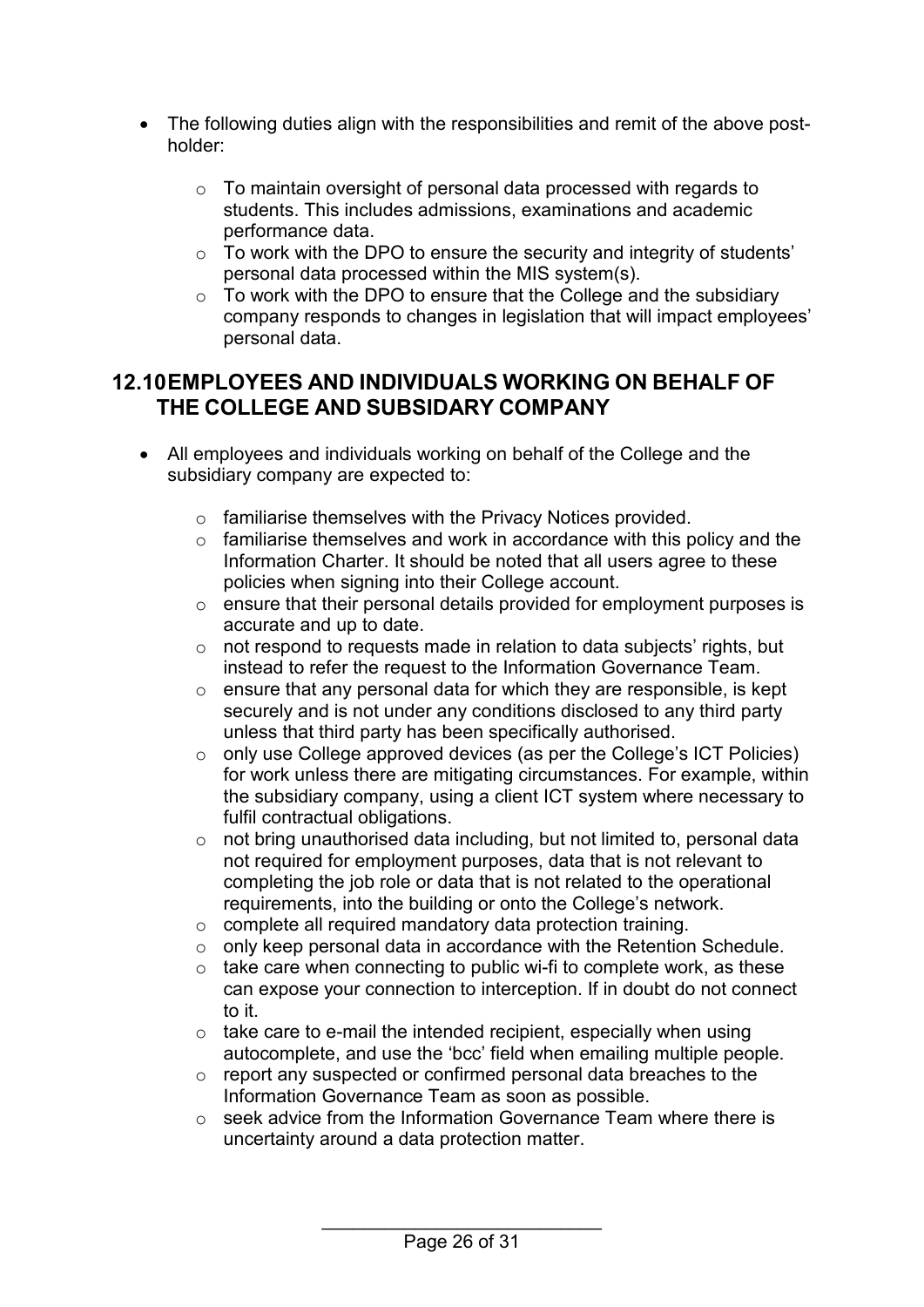## <span id="page-26-0"></span>**12.11STUDENTS AND LEARNERS**

- MidKent College Students are responsible for:
	- o familiarising themselves with the Privacy Notice.
	- $\circ$  familiarise themselves with the contents of this policy and ICT Policies, in particular the Acceptable Use Agreement. It should be noted that all users agree to these policies when signing into their College account.
	- o ensuring that their personal data provided is accurate and up to date.
	- $\circ$  treating people's personal information with integrity and confidentiality and not to hand out personal details just because someone asks.
	- o not bring unauthorised data including but not limited to personal data not required for learning purposes onto the College's network.
	- $\circ$  take care when connecting to public wi-fi to complete work, as these can expose your connection to interception. If in doubt do not connect to it.
	- $\circ$  take care to e-mail the intended recipient, especially when using autocomplete, and use the 'bcc' field when emailing multiple people.
	- o report any suspected or confirmed personal data breaches to a member of staff as soon as possible.

## <span id="page-26-1"></span>**13 DATA PROTECTION BY DESIGN AND DEFAULT**

- The College and the subsidiary company are committed to complying with Articles 25(1) and 25(2) of the UK GDPR, which outline obligations concerning data protection by design and by default.
- The College and the subsidiary company recognise that it has an obligation to take pro-active steps to consider the impact on data privacy during all processing activities. This includes implementing appropriate technical and organisational measures to minimise the potential negative impact processing can have on the data subjects' privacy and only processing data that is necessary to achieve the specified purpose.
- When considering processing activities, the College and the subsidiary company will assess the risks that these may pose to individuals, and the possible measures available to ensure compliance with the data protection principles and protect individual rights. These considerations must cover:
	- $\circ$  the state of the art and costs of implementation of any measures;
	- o the nature, scope, context and purposes of your processing; and
	- o the risks that your processing poses to the rights and freedoms of individuals.
- To demonstrate commitment to data protection by design and default, where possible, the College and the subsidiary company will always endeavour to: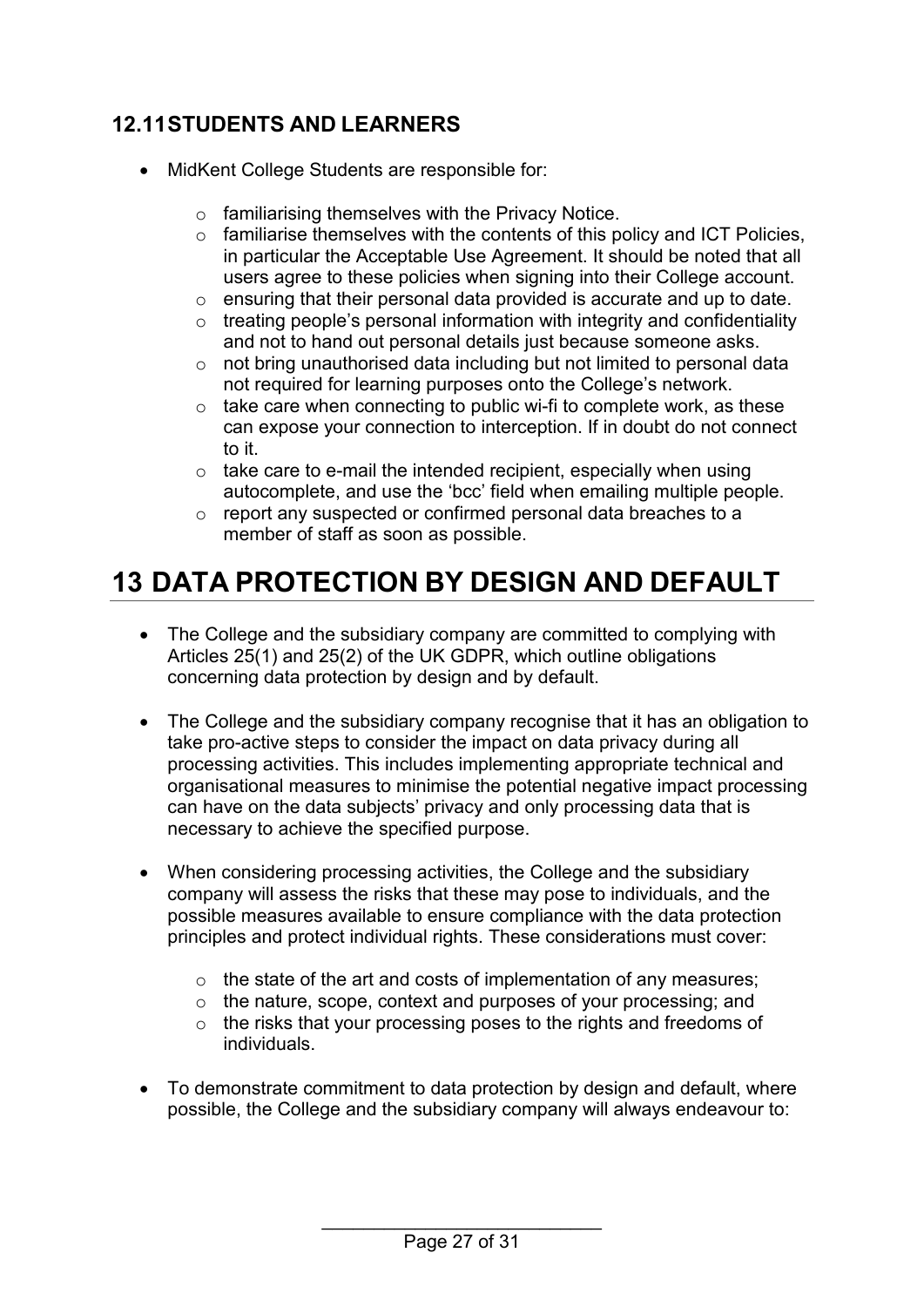- o design/purchase any system, service, product, and/or business practice that has privacy settings built in to protect personal data automatically.
- $\circ$  embed data protection into the design of any systems, services, products and business practices.
- o use systems, services, products and business practices that cater to both adequate privacy and security obligations.
- $\circ$  put in place strong security measures from the beginning of a project and extend this security throughout the life of the project.
- o ensure that all systems, services, products and business practices operate in accordance with the reason the data was collected.
- o respect user's privacy.

## <span id="page-27-0"></span>**13.1RECORDS MANAGEMENT**

- The College and the subsidiary company recognise that robust records management is integral to information security and is committed to implementing procedures to reflect this in order to ensure compliance with the data protection legislation.
- The College and the subsidiary company endeavours to integrate records management procedures that record: the date of creation, version control, document classification, access permissions, retention period and destruction date into all operational activities.
- The College and the subsidiary company will provide or facilitate arrangements for a secure facility to store paperwork that meets the identified archiving requirements.

## <span id="page-27-1"></span>**13.2DATA PROTECTION IMPACT ASSESSMENT**

- When the College and/or subsidiary company considers carrying out new or amended processing activities that involve personal data, privacy issues must always be assessed and a Data Protection Impact Assessment (DPIA) must be conducted.
- The College and the subsidiary company will ensure that all completed DPIA's meet:
	- o the recommendations listed in the European Data Protection Board 'Guidelines on Data Protection Impact Assessment';
	- o the requirements of Articles 35 and 36 of the UK GDPR; and
	- o the guidance issued by the ICO.

# <span id="page-27-2"></span>**14 DATA BREACHES**

• A breach of data is defined as a security incident that has adversely affected the confidentiality, integrity or availability of personal data. This could include: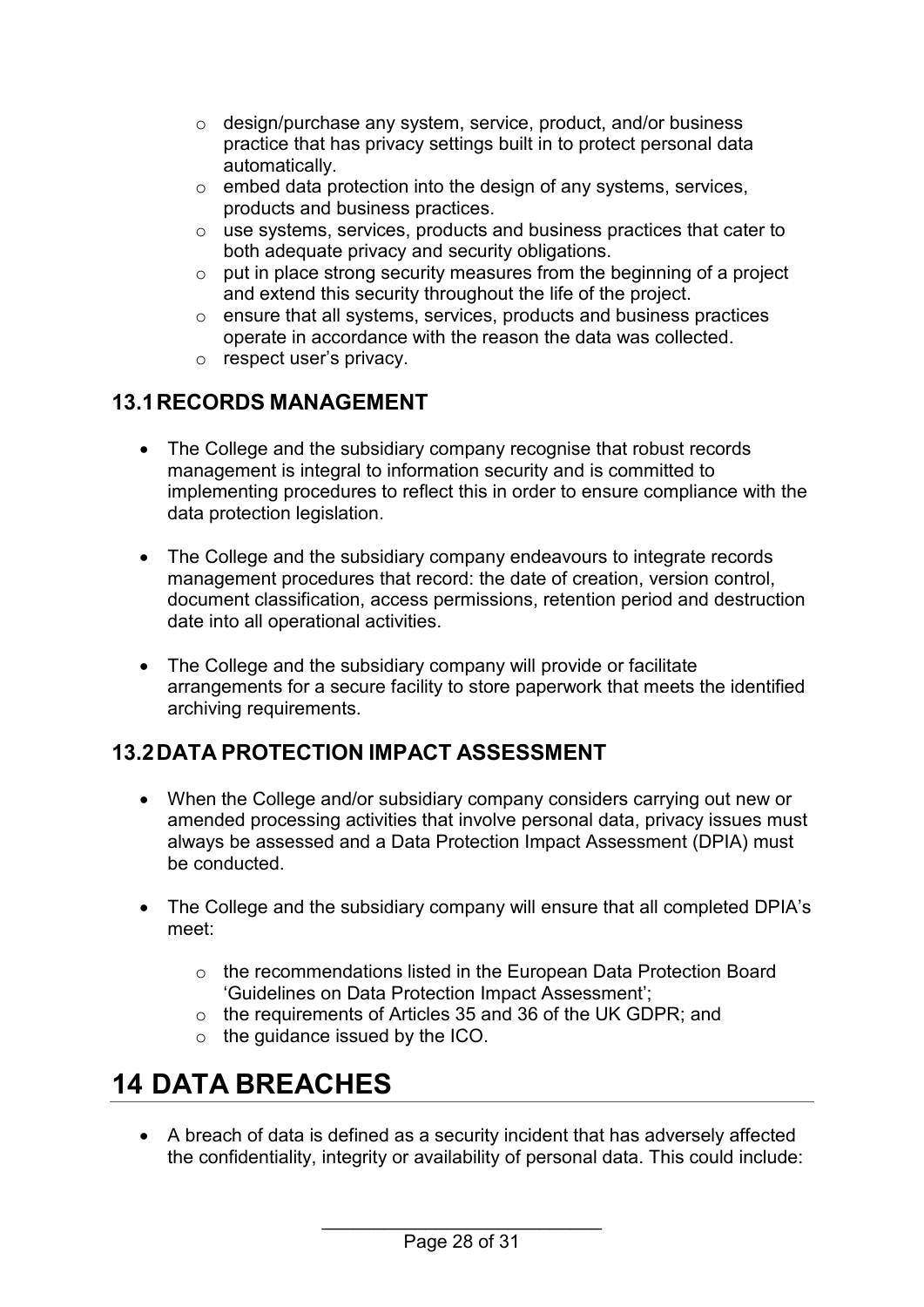- o hacking or other forms of unauthorised access by a third party;
- o deliberate or accidental action (or inaction) by a controller or processor;
- o sending personal data to an incorrect recipient;
- $\circ$  loss or theft of devices or data;
- o alteration of personal data without permission; and
- o loss of availability of personal data.
- Where an employee discovers or suspects a personal data breach, this should be reported to the Information Governance Team as soon as possible.
- Where a data breach is identified as part of a disciplinary investigation the Data Protection Officer will be notified and agree with Human Resources to manage and respond to the incident on a case by case basis, taking into account the sensitivities of the situation.
- The College and the subsidiary company acknowledge that data breaches can happen at any time and as such will ensure measures are in place to respond to breaches regardless of the date and time they occur.
- Where there is a likely risk to individuals' rights and freedoms, the Data Protection Officer will report the personal data breach to the ICO within 72 hours of the organisation being aware of the breach.
- The College and the subsidiary company acknowledge that failure to notify the ICO about a breach could result in significant penalties of either a maximum fine of £17.5 million or 4% of annual turnover, whichever is greater. In addition, significant breaches are also likely to result in damage to the College's and the subsidiary company 's reputation.
- Where there is also a likely high risk to individuals' rights and freedoms, the College and the subsidiary company will inform those individuals without undue delay; unless subsequent steps have been taken to ensure that the risk is unlikely to materialise, security measures were applied to render the personal data unintelligible (this includes but is not limited to encryption), or it would amount to disproportionate effort to inform the data subject directly. In the latter circumstances, a public communication must be made, or an equally effective alternative measure must be adopted to inform data subjects, so that they themselves can take any remedial action.
- The Information Governance Team will keep a record of all personal data breaches reported and follow up with appropriate measures and improvements to reduce the risk of reoccurrence.
- Any students found to have acted in a manner that compromises this policy, especially where the action was deliberate, will be dealt with under Student Disciplinary Policy. In cases where a breach is also deemed to be a criminal offence, the matter will be reported as soon as possible to the appropriate authorities.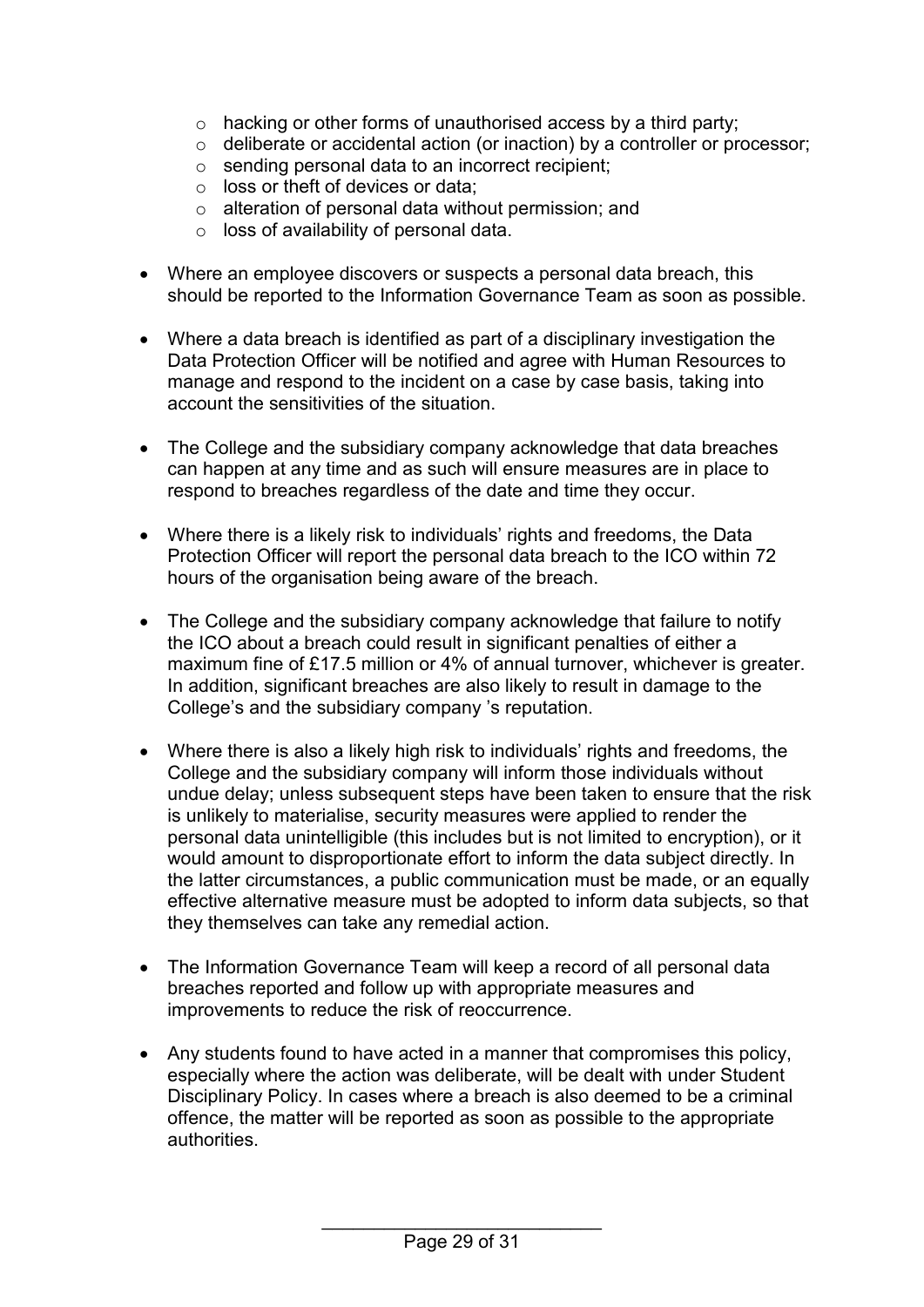- Any employees found to have acted in a manner that compromises this policy, especially where the action was deliberate, will be dealt with under Staff Disciplinary Policy. In cases where a breach is also deemed to be a criminal offence, the matter will be reported as soon as possible to the appropriate authorities.
- Offences which are considered to be gross misconduct include but are not limited to:
	- o Deliberate unlawful disclosure of personal data.
	- o Inappropriate use of personal data.
	- o Deliberately accessing special category personal data in the absence of a legitimate business reason for doing so.
	- o Misuse of personal data which results in a claim being made against the College and/or the subsidiary company.
		- This does not affect an employee's right to whistle blow or to freedom of speech, but rather to run in parallel with policies on these matters.
- Failure to provide information requested as part of a data breach investigation is also considered to be a breach of this policy and will be dealt with under Staff Disciplinary Policy.

## <span id="page-29-0"></span>**15 CONTACT DETAILS**

- The contact details for the College's and the subsidiary company's Data Protection Officer are:
	- o Address: Data Protection Officer, MidKent College, Medway Campus, Medway Road, Gillingham, Kent, ME7 1FN
	- o E-Mail: [Data.Protection@midkent.ac.uk](mailto:Data.Protection@midkent.ac.uk)
	- o Telephone: 01634 383525

## <span id="page-29-1"></span>**16 POLICY VALIDITY**

• This policy is valid from November 2021 and is due for review in June 2022.

## <span id="page-29-2"></span>**17 POLICY OWNER AND WRITER**

- The Senior Manager responsible for this policy is the Executive Director for Employers and Corporate Services.
- The current writer responsible for this policy is the Information Governance Assistant.